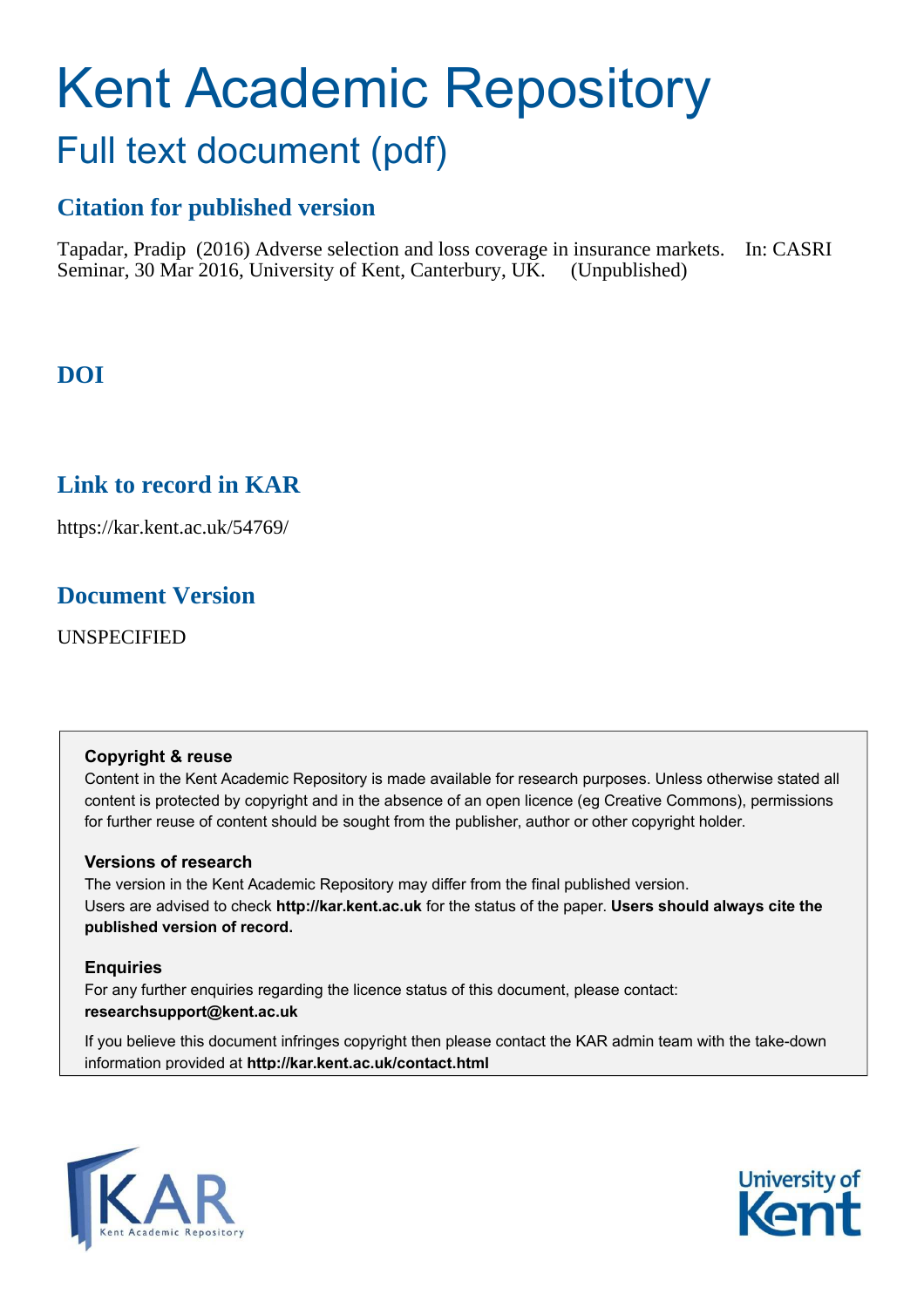### Adverse Selection and Loss Coverage in insurance markets

#### Pradip Tapadar

University of Kent, Canterbury, CT2 7NF, UK P.Tapadar@kent.ac.uk

#### March 2016

イロト イ押 トイヨ トイヨト

<span id="page-1-0"></span> $QQ$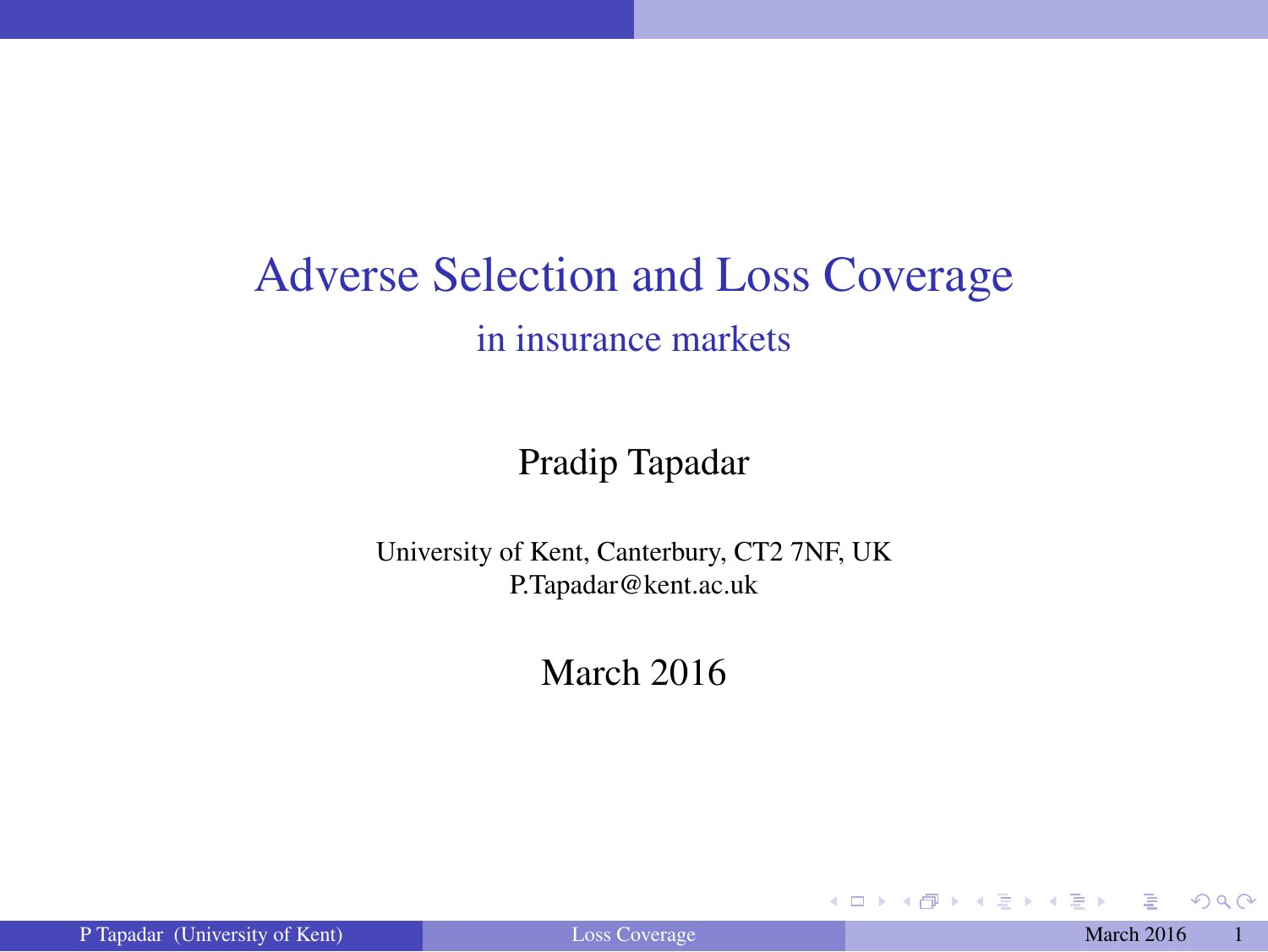#### **Contents**

#### **[Introduction](#page-1-0)**

- [Why do people buy insurance?](#page-5-0)
- [What drives demand for insurance?](#page-11-0)
- 4 [How much of population losses is compensated by insurance?](#page-17-0)
- [Which regime is most beneficial to society?](#page-26-0)

#### **[Conclusions](#page-28-0)**

(□ ) ( )

医头尾菌

<span id="page-2-0"></span> $QQ$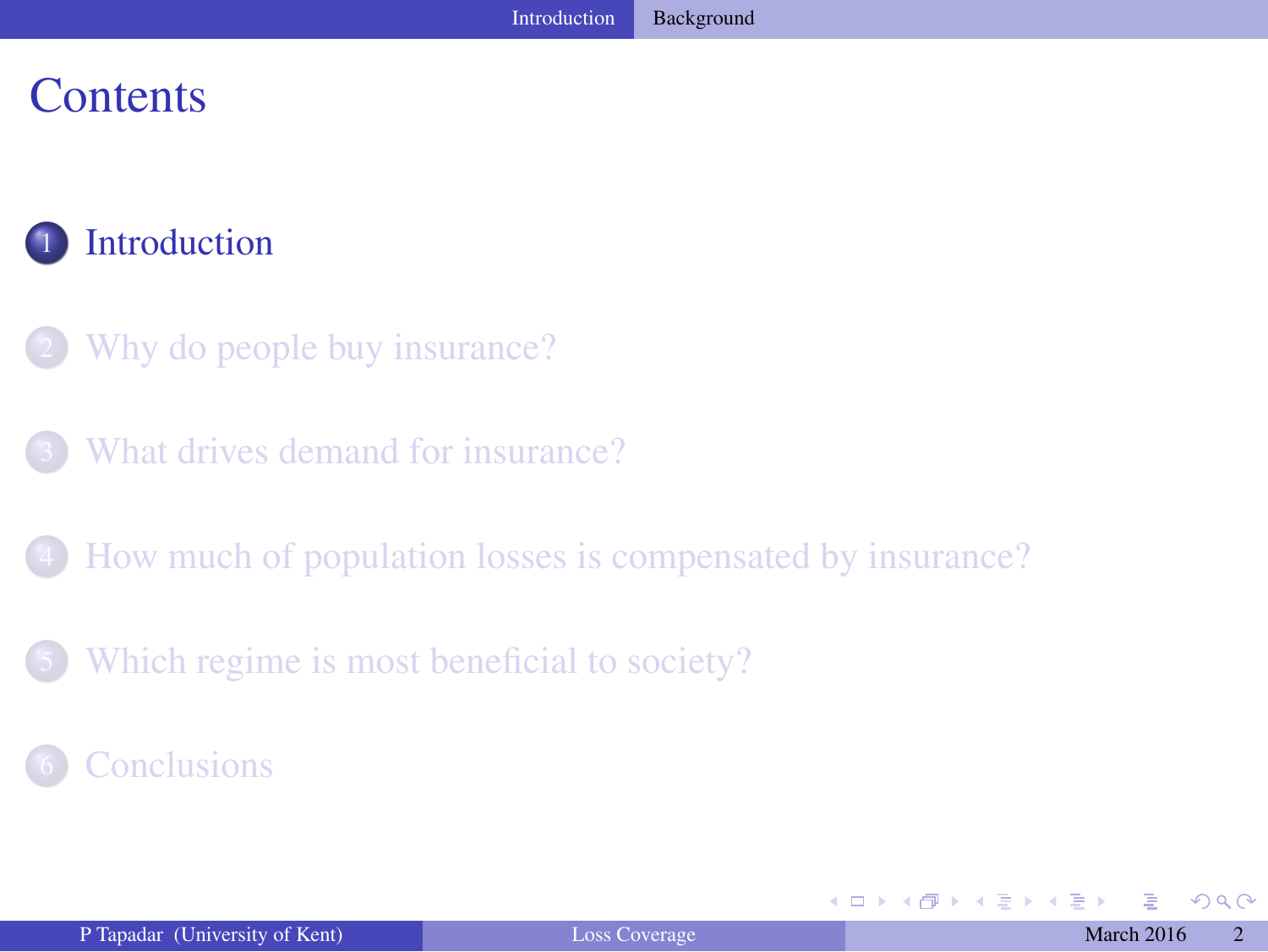### **Background**

#### Adverse selection:

#### If insurers cannot charge risk-differentiated premiums, then:

- higher risks buy more insurance, lower risks buy less insurance,
- raising the **pooled** price of insurance,
- lowering the demand for insurance,

usually portrayed as a bad outcome, both for insurers and for society.

#### In practice:

Policymakers often see merit in restricting insurance risk classification

- EU ban on using gender in insurance underwriting.
- <span id="page-3-0"></span>• Moratoria on the use of genetic test results in underwriting.

#### Question:

How can we reconcile theory with practice?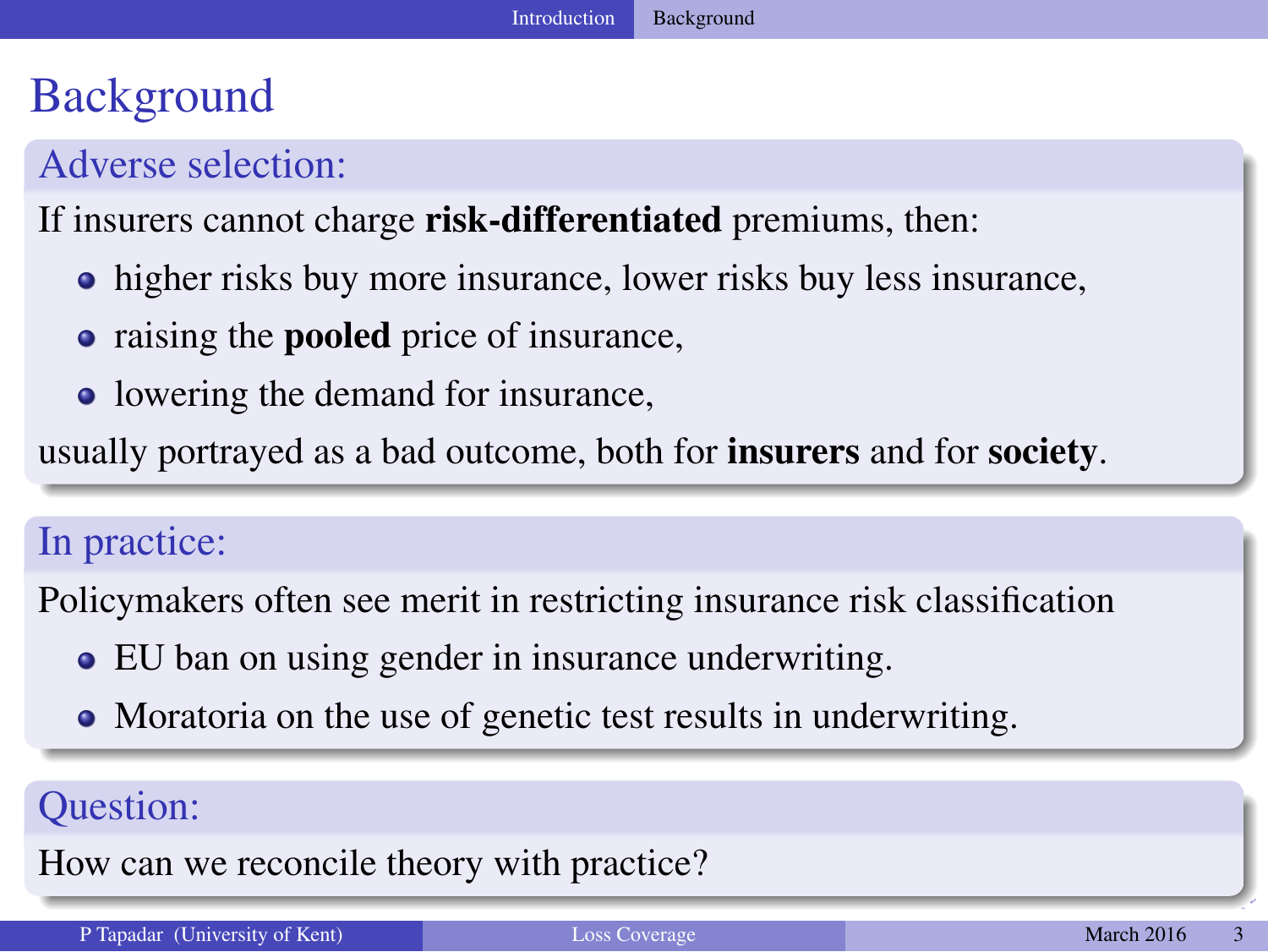<span id="page-4-0"></span>

### Motivating example

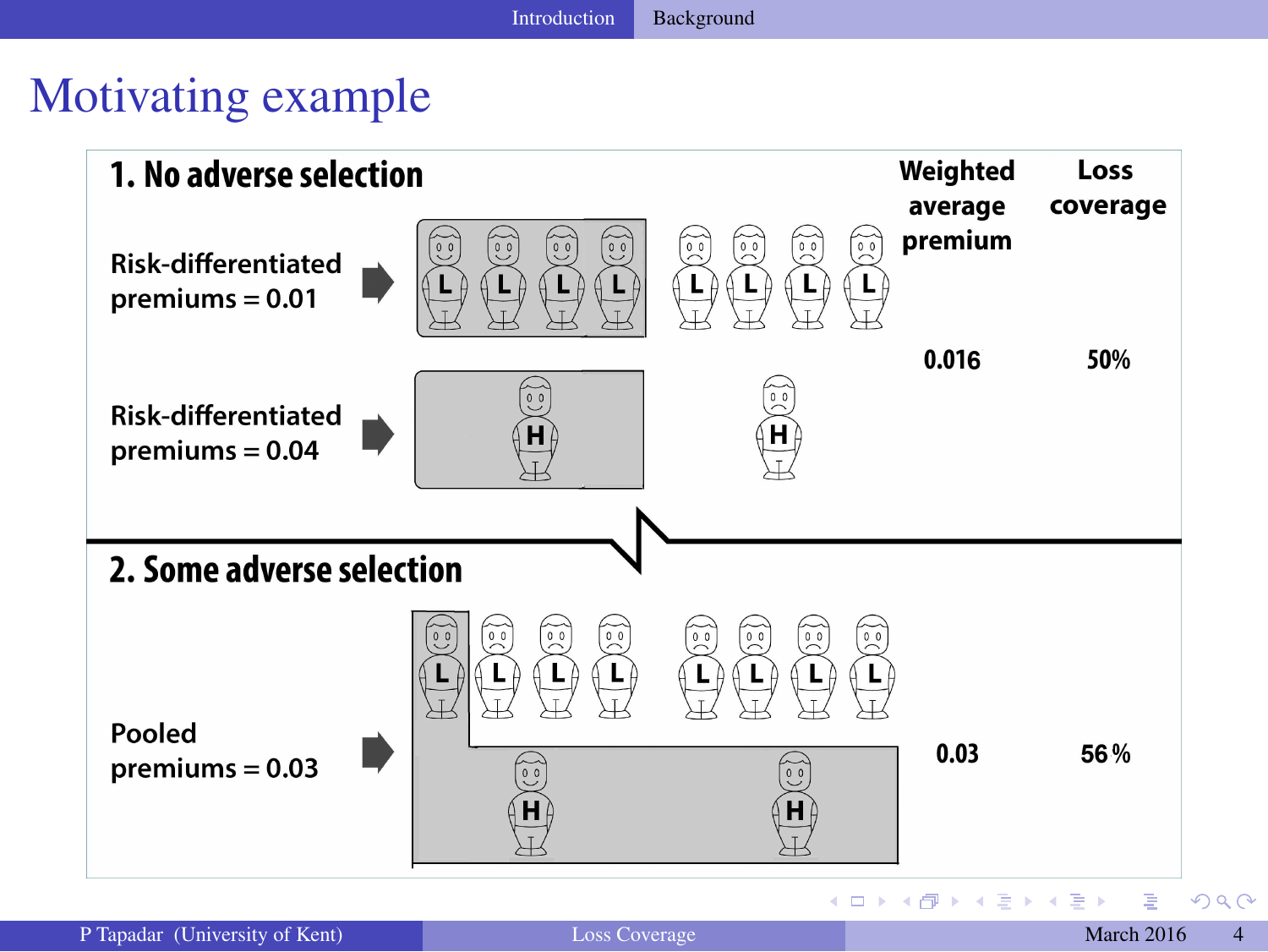### Agenda

#### We ask:

- Why do people buy insurance?
- What drives demand for insurance?
- How much of population losses is compensated by insurance (with and without risk classification)?
- Which regime is most beneficial to society?

#### We find:

Social welfare is maximised by maximising loss coverage.

#### Definition (Loss coverage)

<span id="page-5-0"></span>Expected population losses compensated by insurance.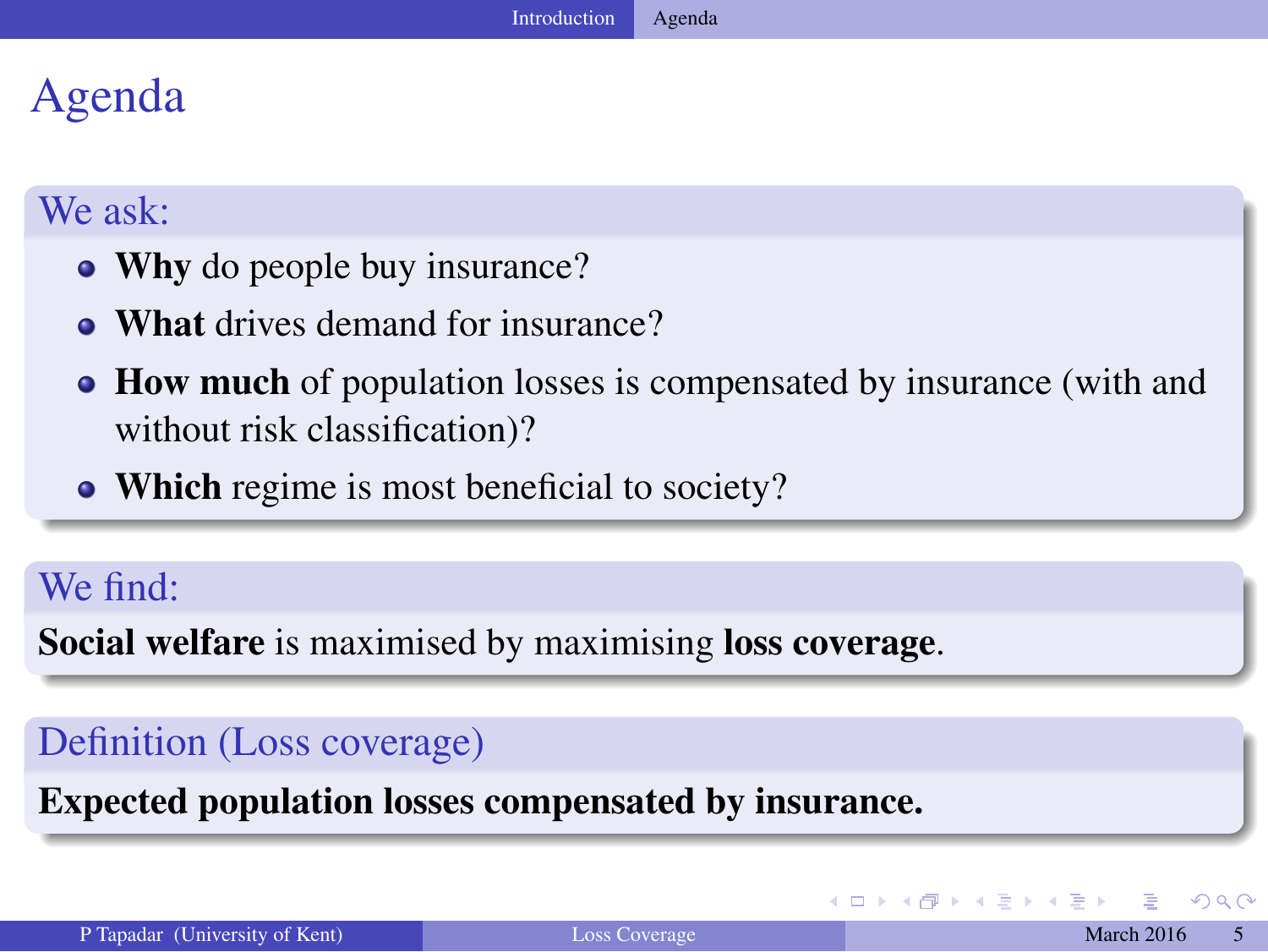### **Contents**

#### **[Introduction](#page-1-0)**

- 2 [Why do people buy insurance?](#page-5-0)
	- [What drives demand for insurance?](#page-11-0)
- 4 [How much of population losses is compensated by insurance?](#page-17-0)
- [Which regime is most beneficial to society?](#page-26-0)

#### **[Conclusions](#page-28-0)**

(□ ) ( )

<span id="page-6-0"></span> $\Omega$ 

医头尾菌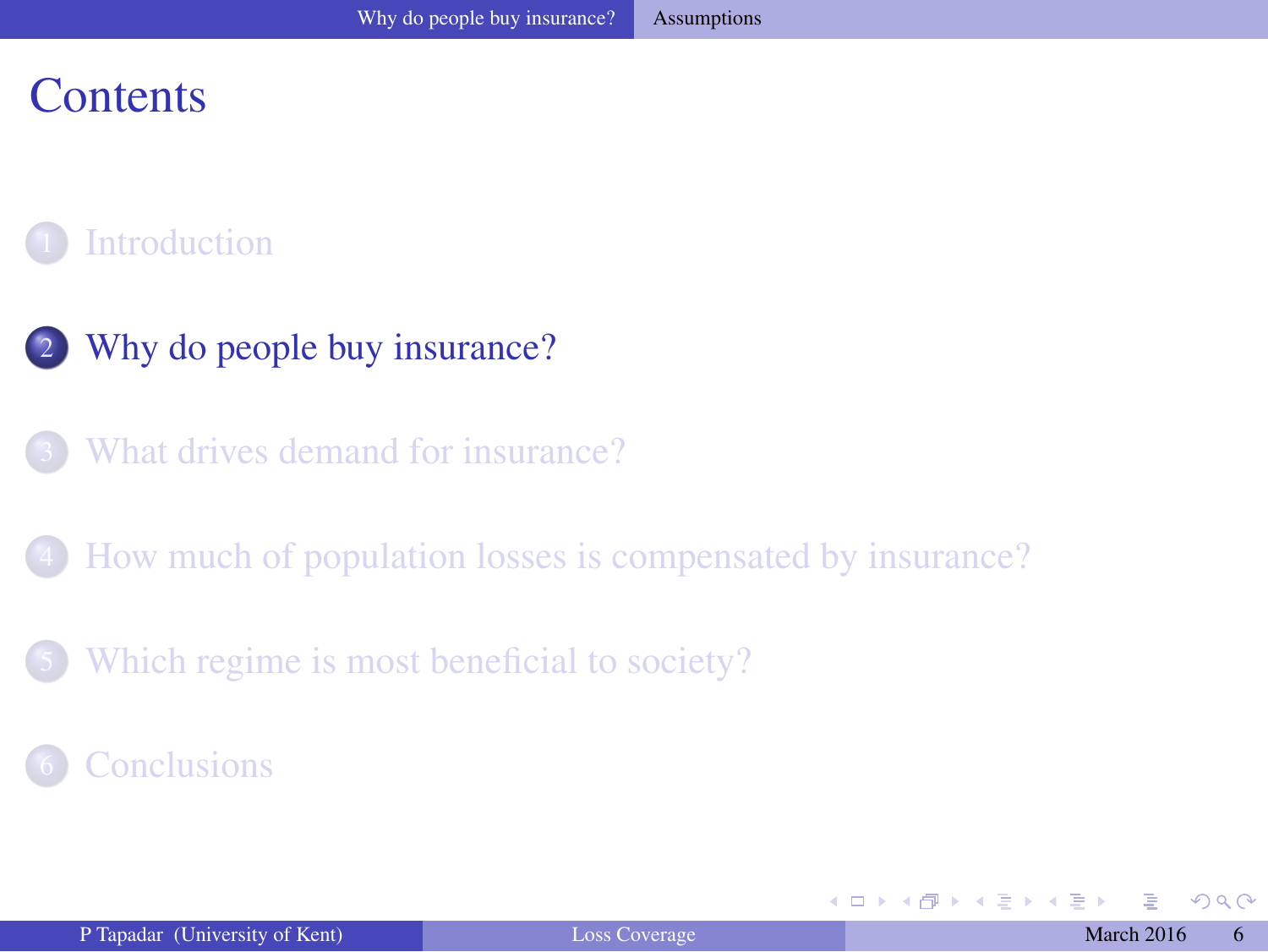### Why do people buy insurance?

#### Assumptions

#### Consider an individual with

- an initial wealth *W*,
- exposed to the risk of loss *L*,
- with probability  $\mu$ ,
- utility of wealth  $U(w)$ , with  $U'(w) > 0$  and  $U''(w) < 0$ ,
- an opportunity to insure at premium rate  $\pi$ .

<span id="page-7-0"></span>4 D F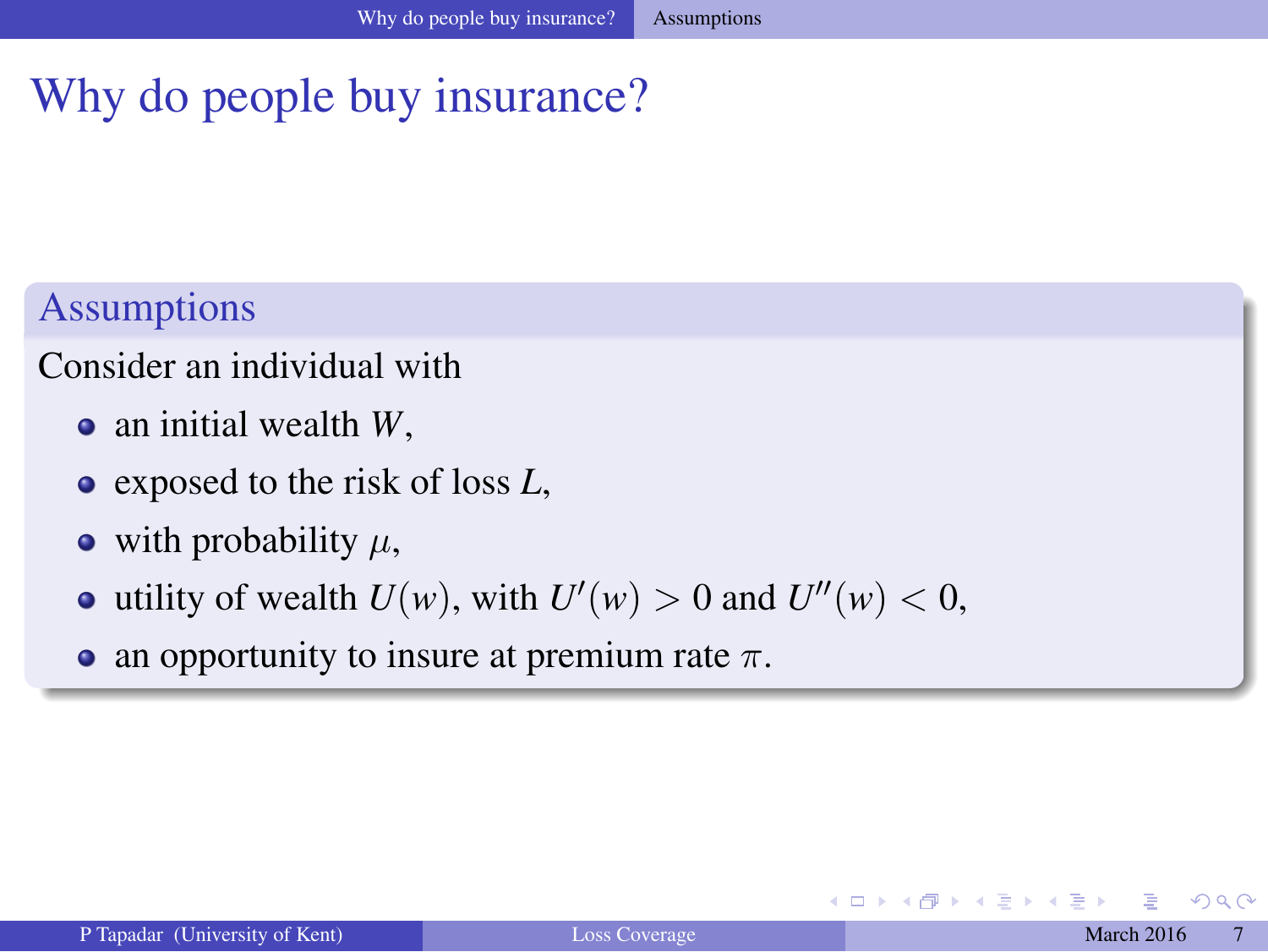### Utility of wealth

<span id="page-8-0"></span>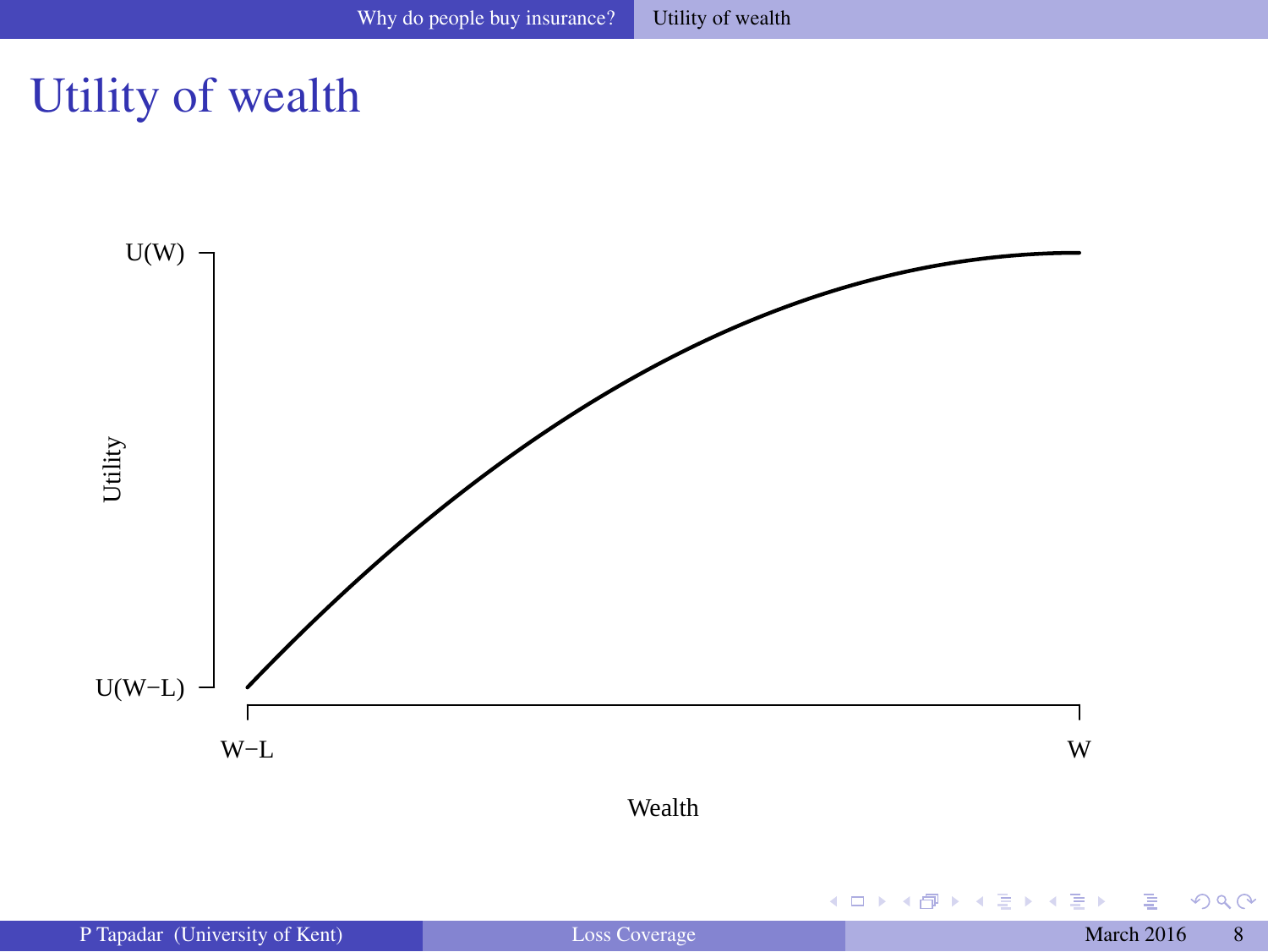### Expected utility: Without insurance



**←ロト ← 何** 

ヨメ イヨ ×

<span id="page-9-0"></span> $299$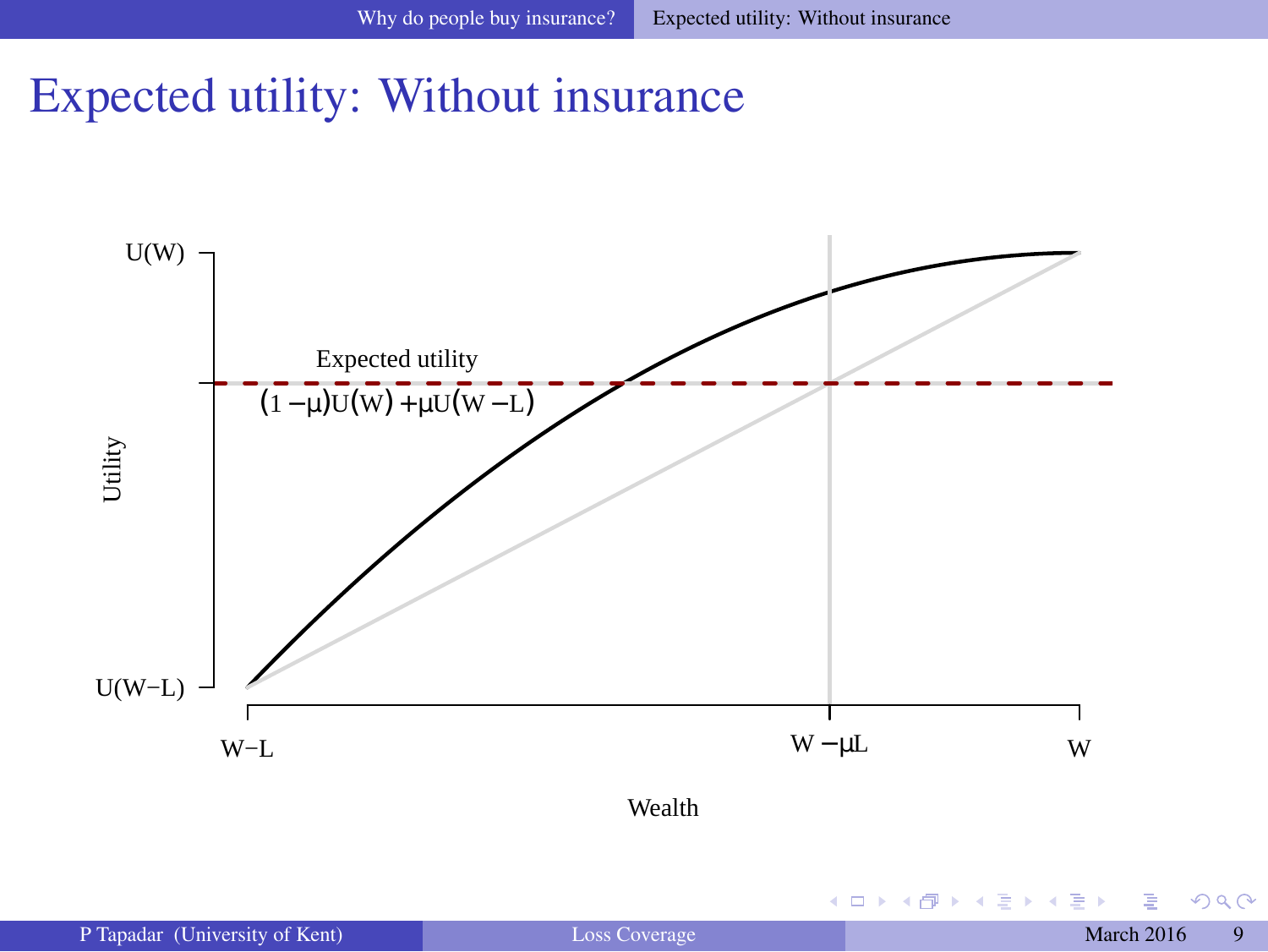### Expected utility: Insured at fair actuarial premium





(□ ) ( )

÷.  $\blacktriangleright$   $\blacktriangleleft$  <span id="page-10-0"></span> $299$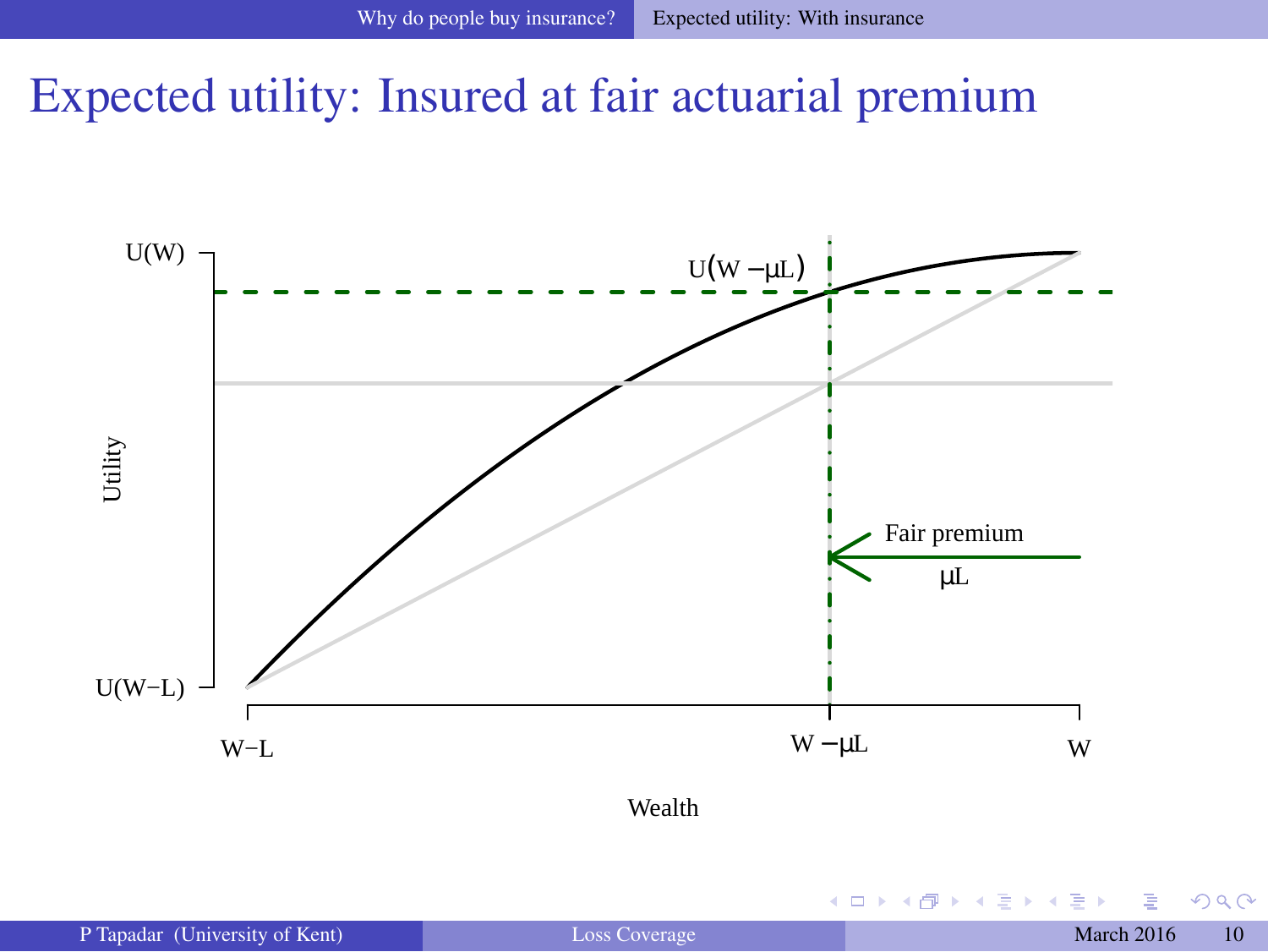### Maximum premium tolerated: π*<sup>c</sup>*





**←ロト ← 何** 

<span id="page-11-0"></span> $299$ 

おす者 おす者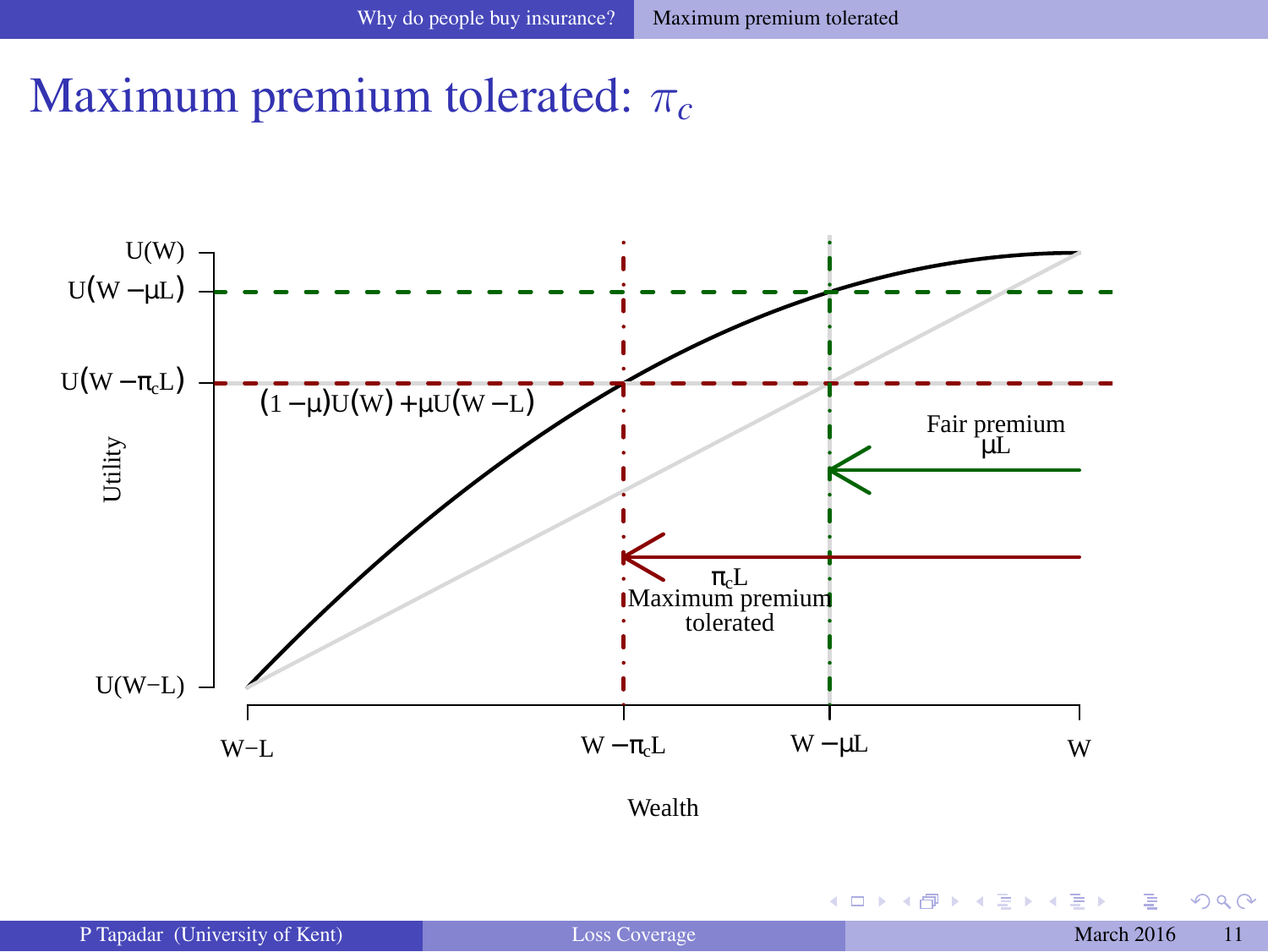#### **Contents**

#### **[Introduction](#page-1-0)**

- [Why do people buy insurance?](#page-5-0)
- 3 [What drives demand for insurance?](#page-11-0)
- 4 [How much of population losses is compensated by insurance?](#page-17-0)
- [Which regime is most beneficial to society?](#page-26-0)

#### **[Conclusions](#page-28-0)**

<span id="page-12-0"></span>(□ ) ( )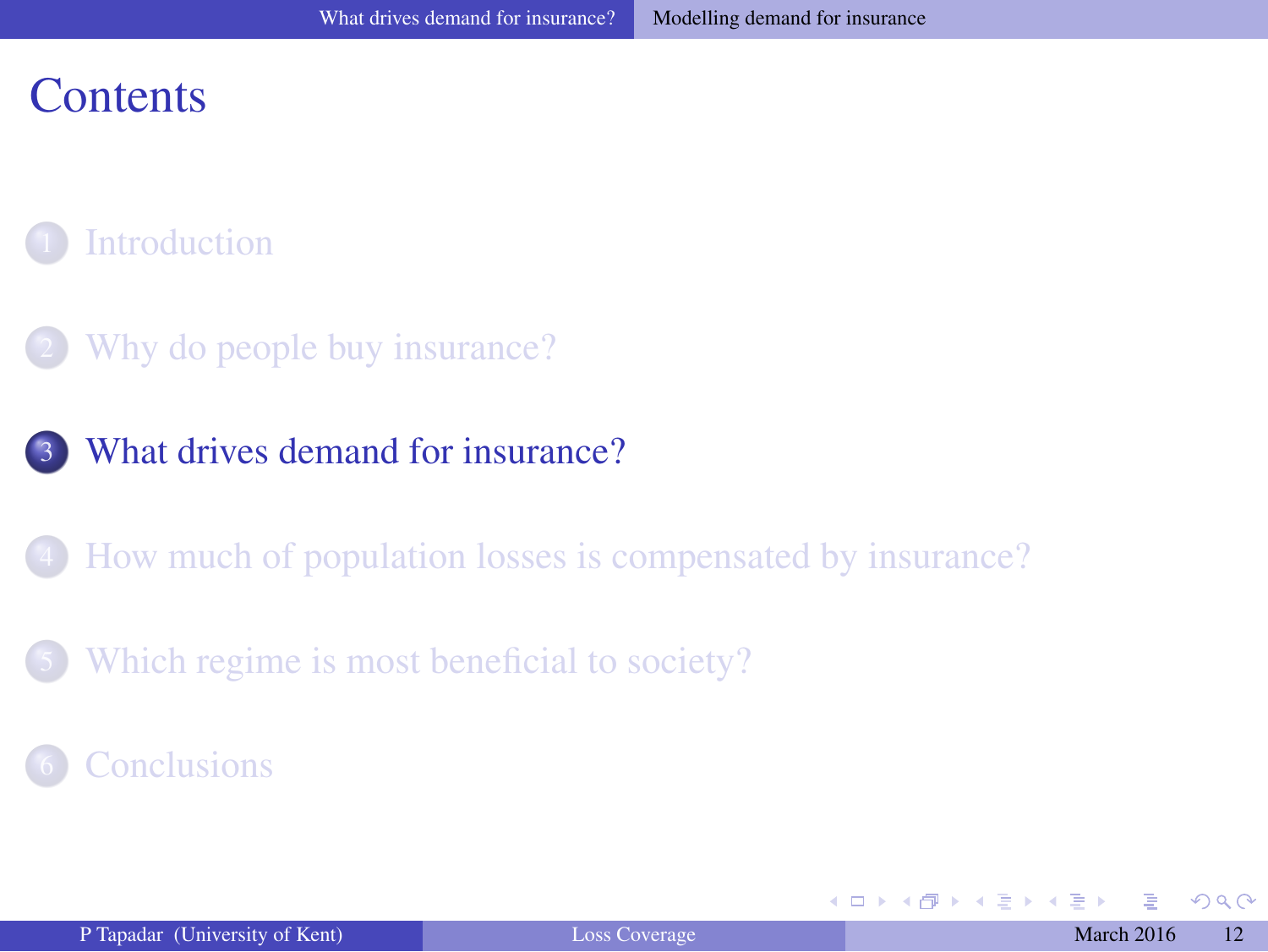### Modelling demand for insurance

#### Simplest model:

If everybody has exactly the same *W*, *L*,  $\mu$  and  $U(\cdot)$ , then:

- All will buy insurance if  $\pi < \pi_c$ .
- None will buy insurance if  $\pi > \pi_c$ .

Reality: Not all will buy insurance even at fair premium. Why?

#### Heterogeneity:

- Individuals are **homogeneous** in terms of underlying risk.
- But they can be **heterogeneous** in terms of **risk-aversion**.

#### Source of Randomness:

An individual's utility function:  $U_{\gamma}(w)$ , where parameter  $\gamma$  is drawn from random variable  $\Gamma$  with distribution function  $F_{\Gamma}(\gamma)$ .

**K ロ ▶ K 何 ▶ K ヨ ▶ K** 

<span id="page-13-0"></span> $QQ$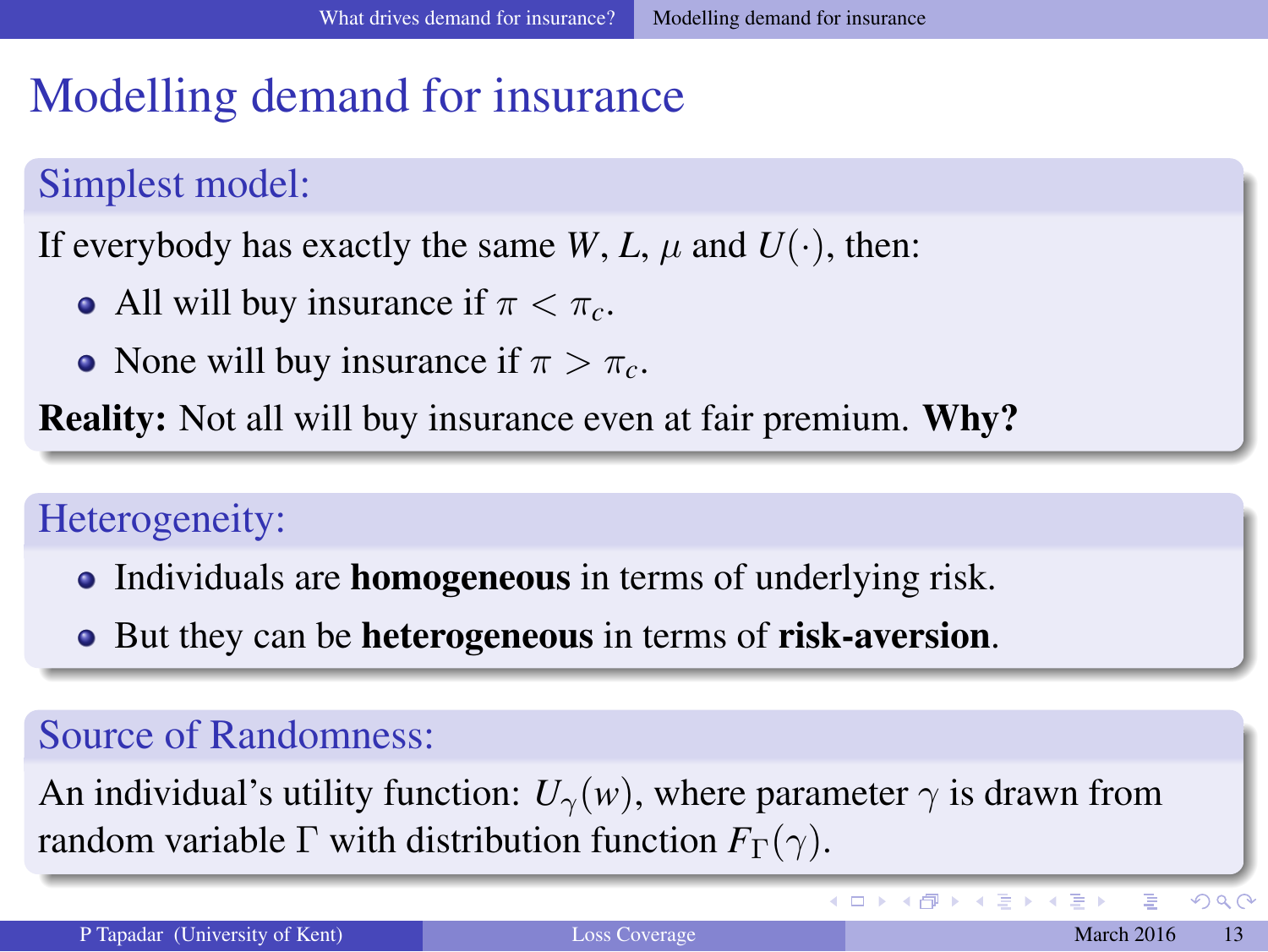### Demand is a survival function

#### Standardisation

As certainty equivalent is invariant to positive affine transformations, we assume  $U_\gamma(W) = 1$  and  $U_\gamma(W - L) = 0$  for all  $\gamma$ .

#### Condition for buying insurance:

Given a premium  $\pi$ , an individual will buy insurance if:

$$
\underbrace{U_{\gamma}(W-\pi L)}_{\text{With insurance}} > \underbrace{(1-\mu) U_{\gamma}(W) + \mu U_{\gamma}(W-L)}_{\text{Without insurance}} = (1-\mu).
$$

#### Demand as a survival function:

Given a premium  $\pi$ , insurance demand,  $d(\pi)$ , is the survival function:

$$
d(\pi) = P[U_{\Gamma}(W - \pi L) > 1 - \mu].
$$

<span id="page-14-0"></span> $\Omega$ 

イロト イ押 トイヨ トイヨト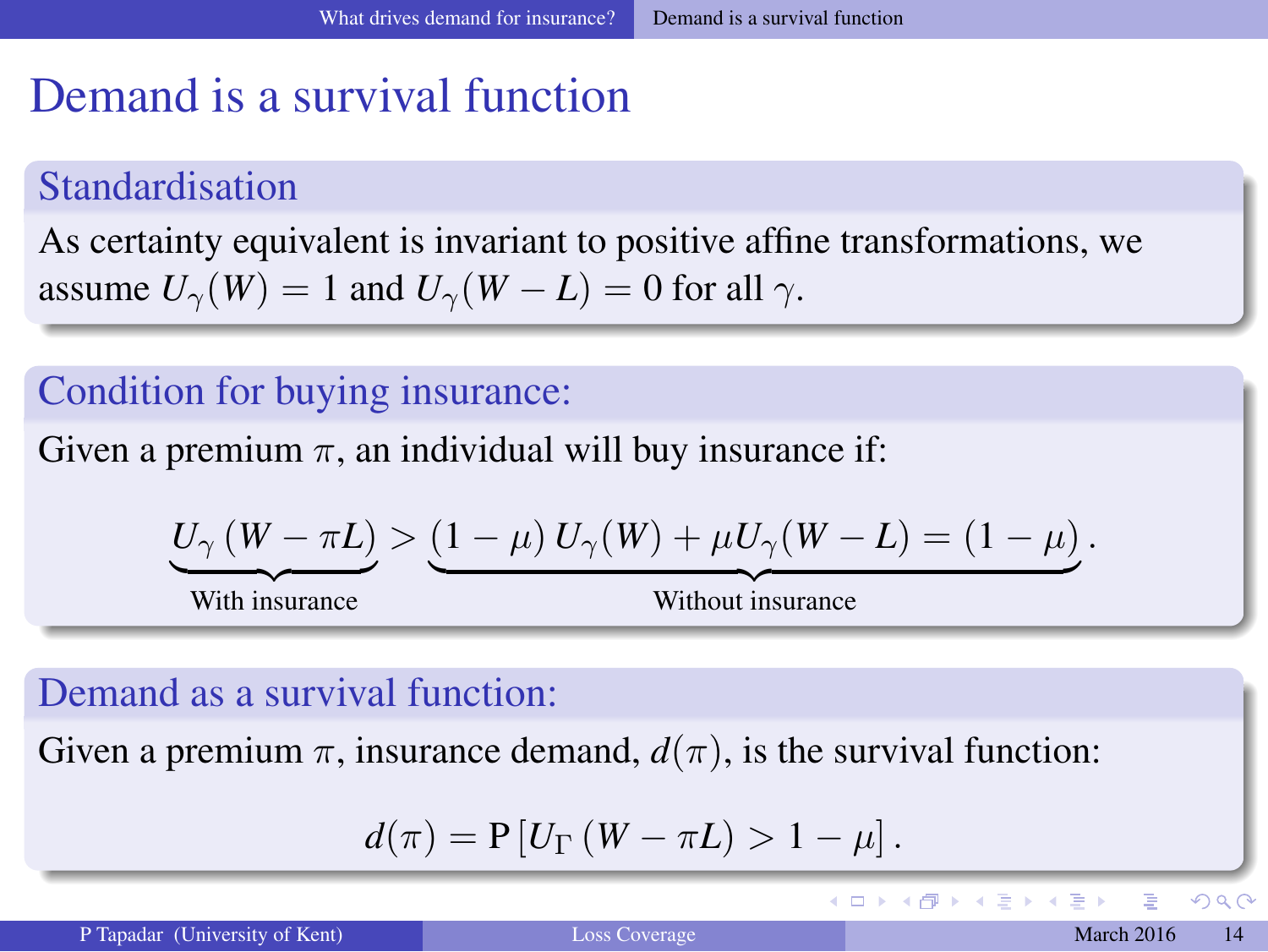### Demand is a survival function



4 0 8

<span id="page-15-0"></span> $299$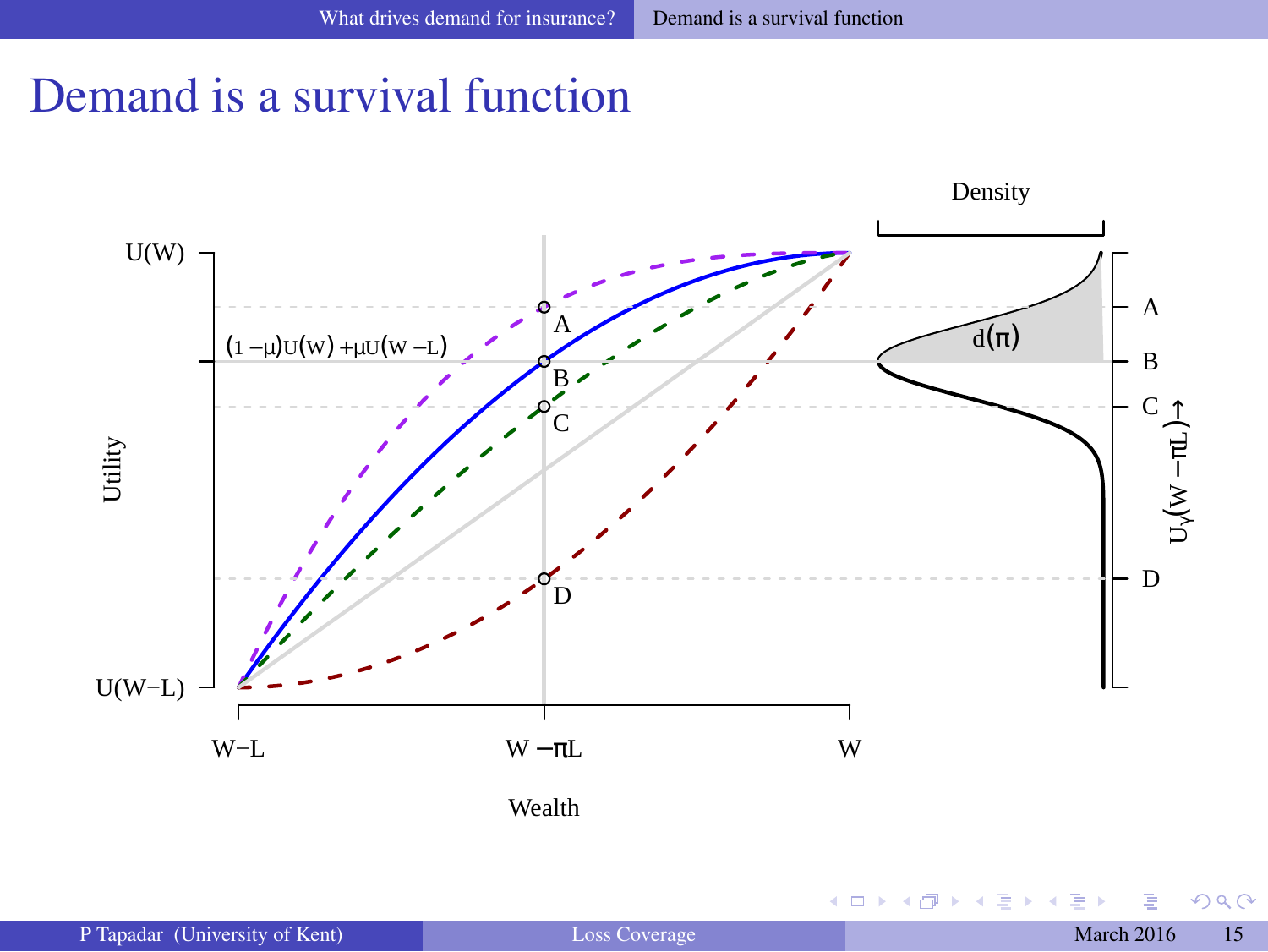Illustrative example:  $W = L = 1$  and  $U_{\gamma}(w) = w^{\gamma}$ :

$$
F_{\Gamma}(\gamma) = P[\Gamma \le \gamma] = \begin{cases} 0 & \text{if } \gamma < 0 \\ \tau \gamma^{\lambda} & \text{if } 0 \le \gamma \le (1/\tau)^{1/\lambda} \\ 1 & \text{if } \gamma > (1/\tau)^{1/\lambda}, \end{cases}
$$



<span id="page-16-0"></span> $299$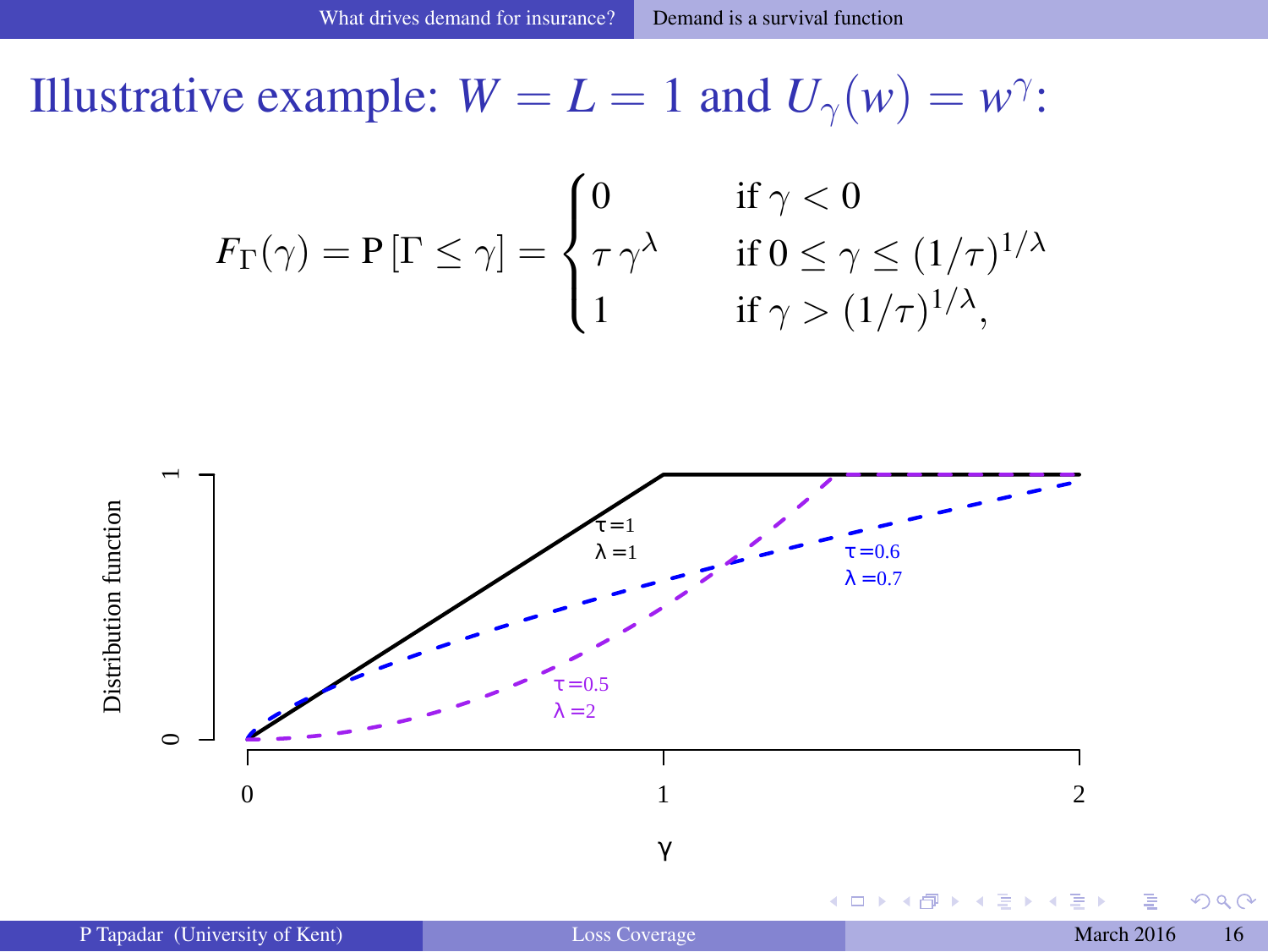Illustrative example:  $W = L = 1$  and  $U_{\gamma}(w) = w^{\gamma}$ :

$$
d(\pi) = \mathbf{P}[U_{\Gamma} (W - \pi L) > 1 - \mu] \approx \tau \left(\frac{\mu}{\pi}\right)^{\lambda}
$$

$$
\frac{\partial d(\pi)}{\partial \mu}
$$

$$
\Rightarrow \epsilon(\pi) = \left| \frac{\frac{\partial a(\pi)}{\partial \pi}}{\frac{\partial \pi}{\pi}} \right| = \lambda \quad \text{(constant elasticity} \Rightarrow \text{Iso-elastic demand)}.
$$

#### <span id="page-17-0"></span>**Iso−elastic demand for insurance**



|                                | Premium              |  |  |                   |  |
|--------------------------------|----------------------|--|--|-------------------|--|
| P Tapadar (University of Kent) | <b>Loss Coverage</b> |  |  | <b>March 2016</b> |  |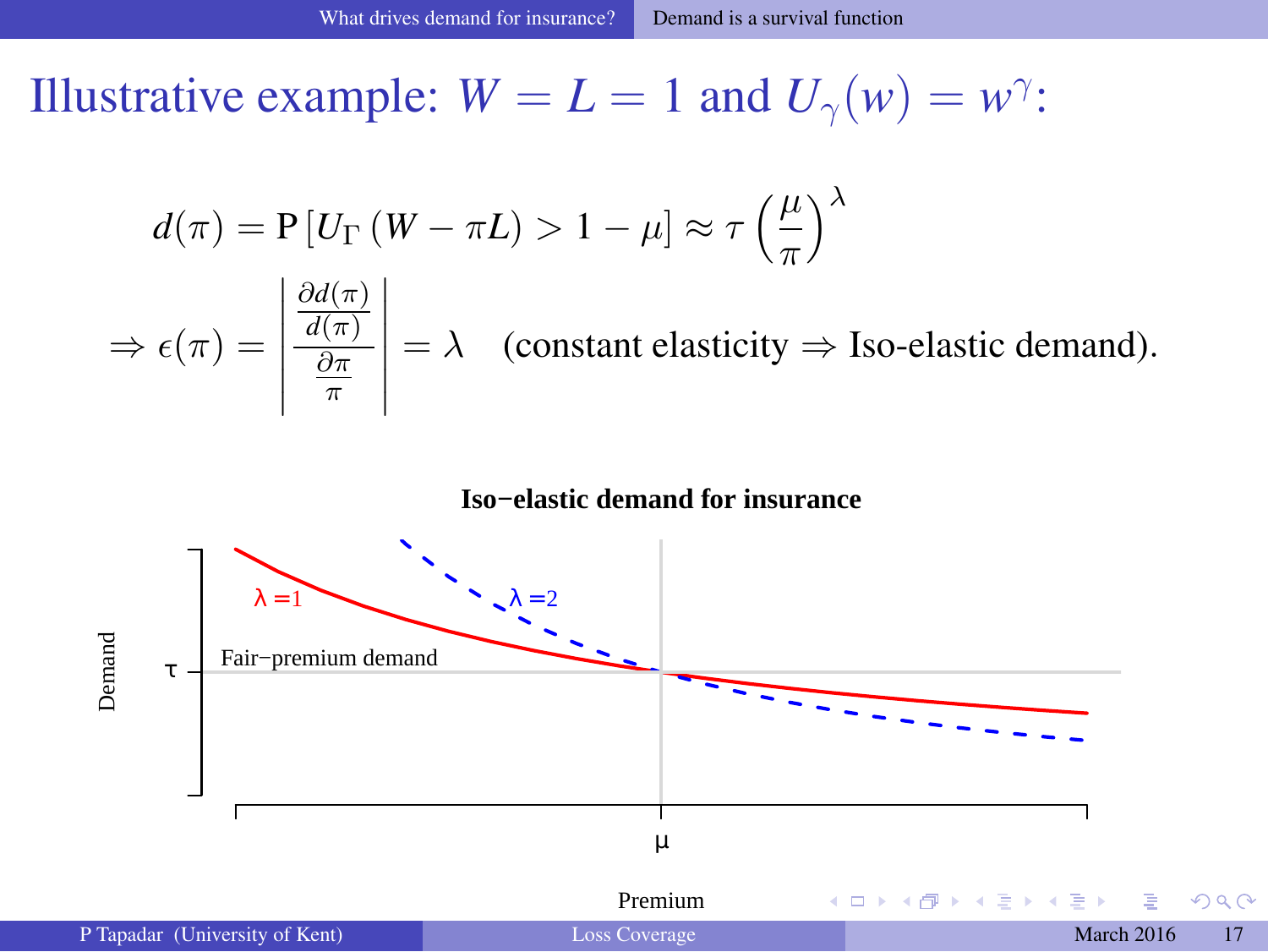### **Contents**

#### **[Introduction](#page-1-0)**

- [Why do people buy insurance?](#page-5-0)
- [What drives demand for insurance?](#page-11-0)

#### 4 [How much of population losses is compensated by insurance?](#page-17-0)

[Which regime is most beneficial to society?](#page-26-0)

#### **[Conclusions](#page-28-0)**

<span id="page-18-0"></span>(□ ) ( )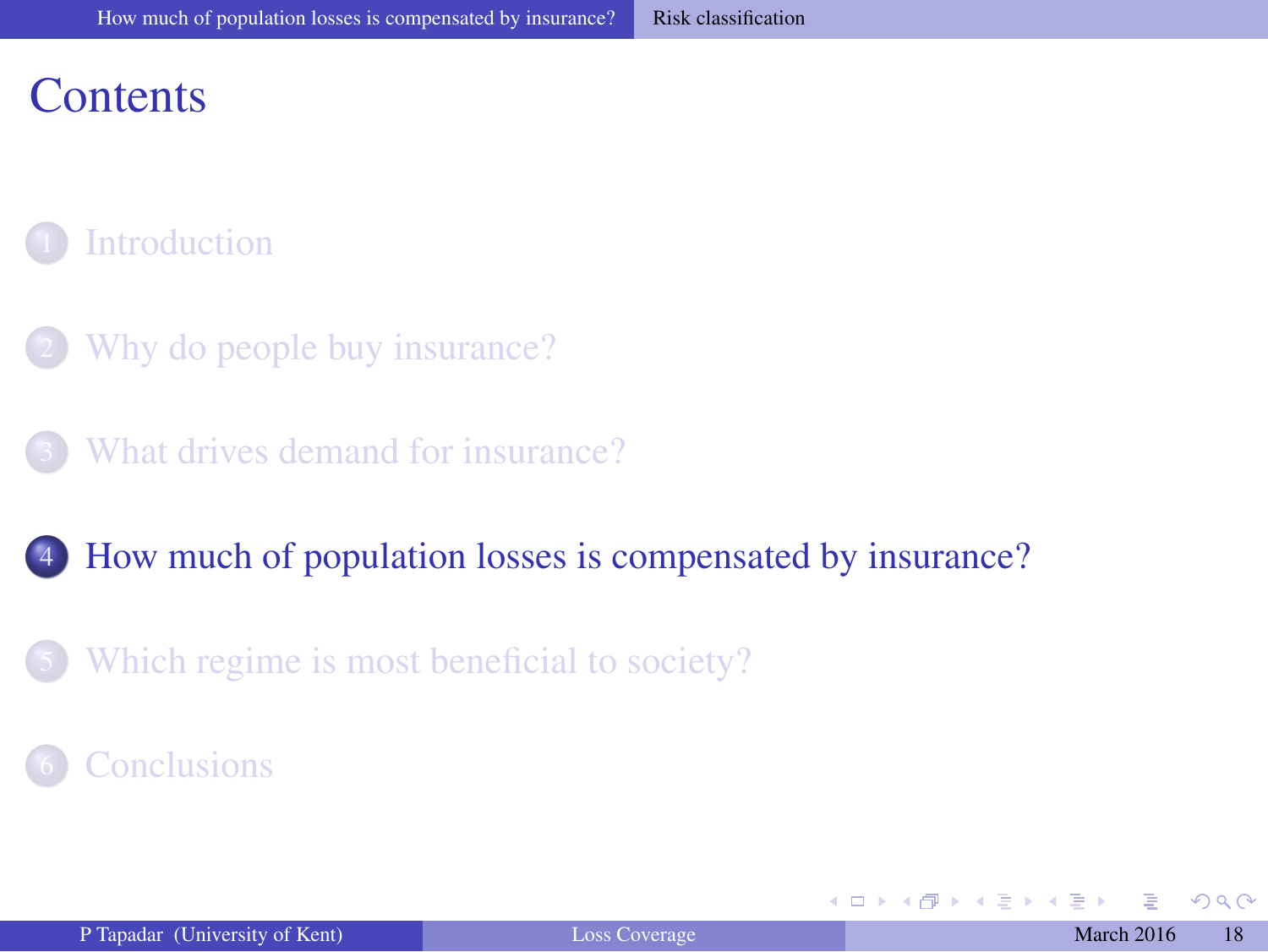### Risk classification

Assume all have same  $W = L = 1$  and constant demand elasticity  $\lambda$ .

#### Risk-groups

Suppose the population can be divided into 2 risk-groups, with:

- risk of losses:  $\mu_1 < \mu_2$ ;
- population proportions:  $p_1$  and  $p_2$ ;
- fair premium demand:  $d_1(\mu_1) = \tau_1$  and  $d_2(\mu_2) = \tau_2$ , i.e.

$$
d_i(\pi) = \tau_i \left(\frac{\pi}{\mu_i}\right)^{-\lambda}, \quad i = 1, 2;
$$

**•** premiums offered:  $\pi_1$  and  $\pi_2$  (note that  $\pi_1 = \pi_2$  is allowed).

<span id="page-19-0"></span> $\Omega$ 

イロト イ母 トイヨ トイヨ)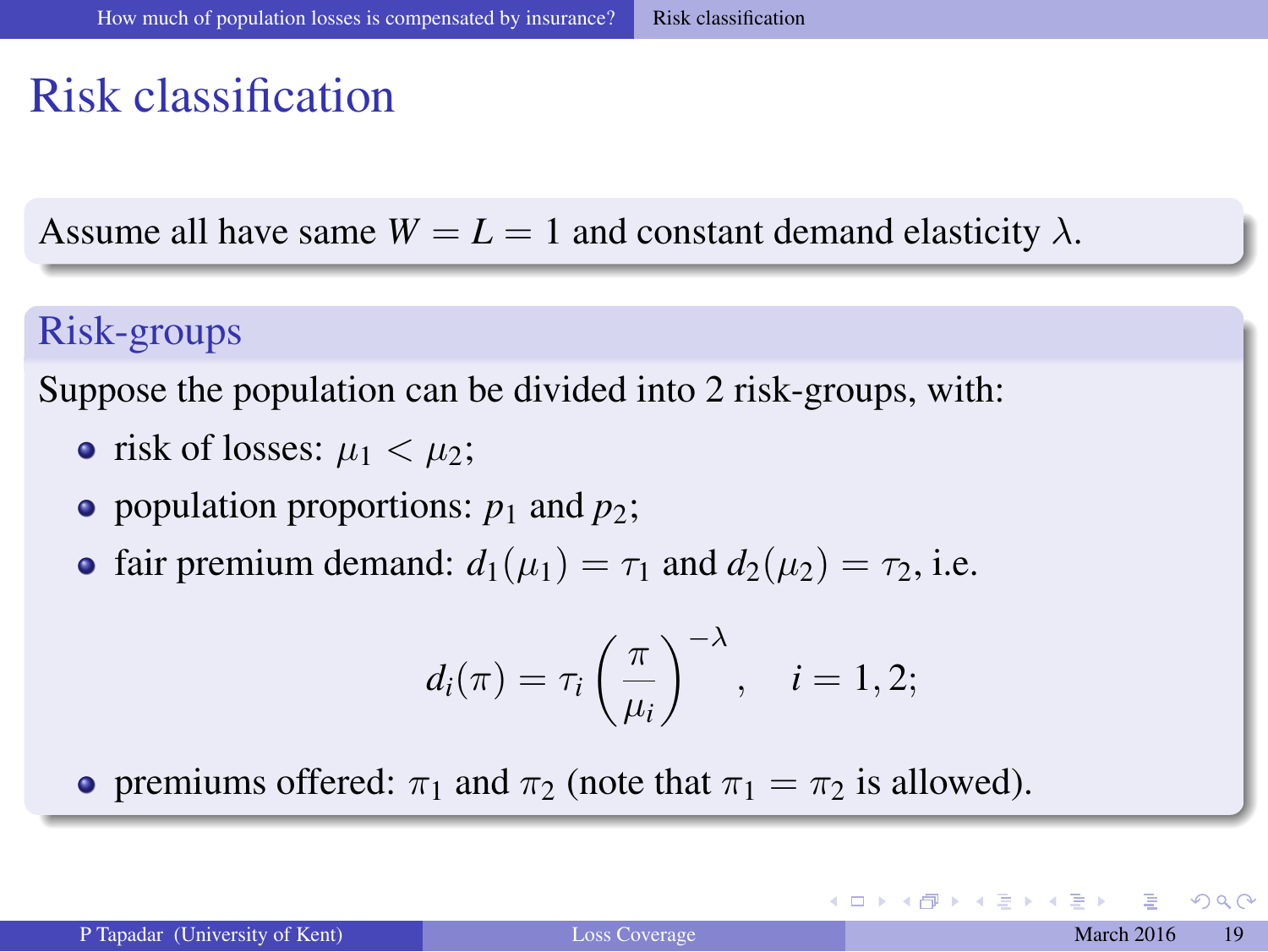### **Equilibrium**

#### For a randomly chosen individual:

Define random variables:

- $Q = I$  [Individual is insured];  $X = I$  [Individual incurs a loss];
- $\Pi$  = Premium offered to the individual.

#### Equilibrium

Expected Premium:

Expected Claim:

 $Equilibrium:$ 

<span id="page-20-0"></span>
$$
E[Q\Pi] = \sum_{i} p_i d_i(\pi_i) \pi_i.
$$
  

$$
E[QX] = \sum_{i} p_i d_i(\pi_i) \mu_i.
$$
  

$$
E[Q\Pi] = E[QX].
$$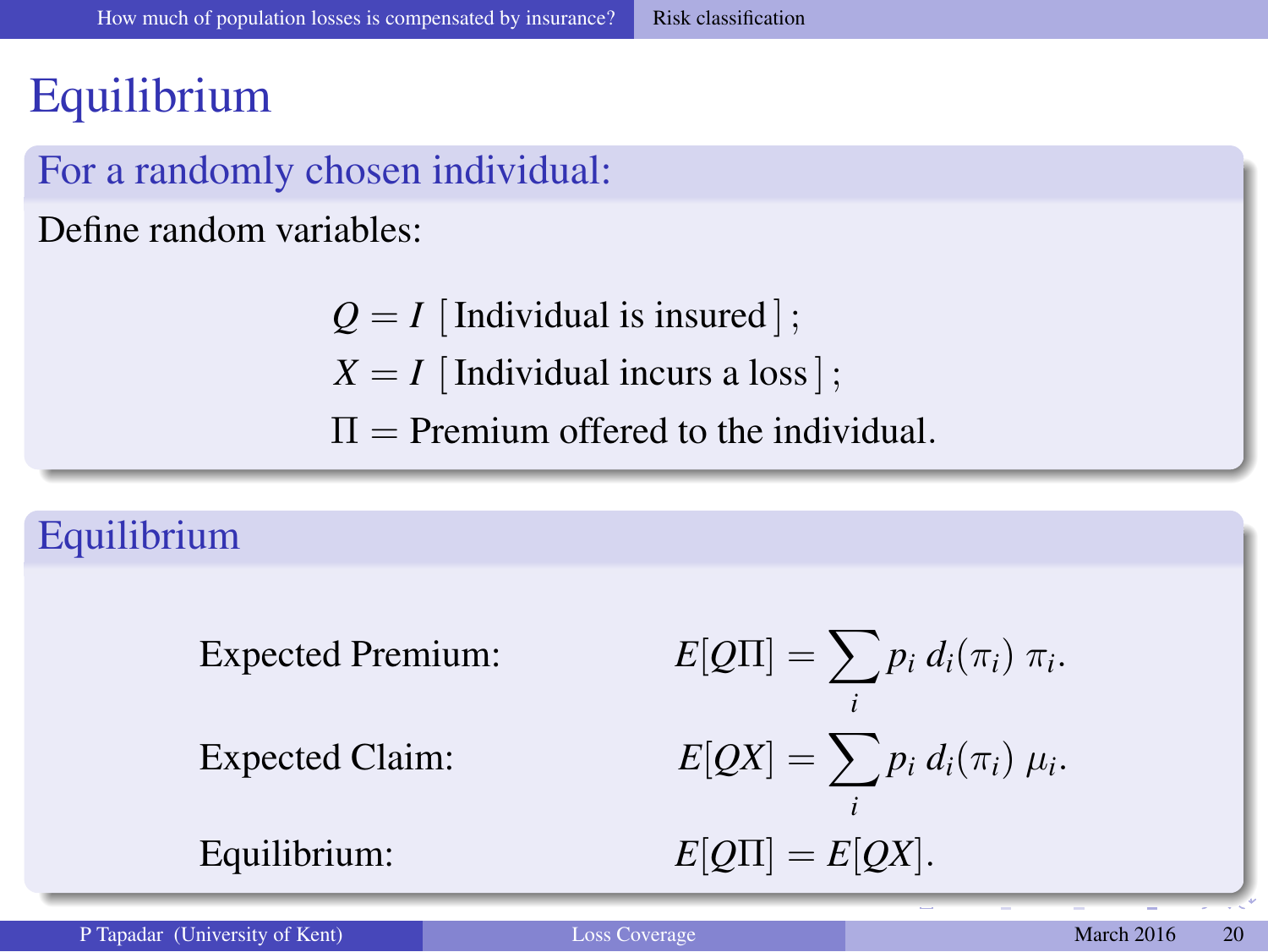### Case 1: Risk-differentiated premium

#### Observations:

If risk-differentiated premiums are allowed,

- One possible equilibrium is achieved when  $\pi_i = \mu_i$ .
- No losses for insurers.
- No (actuarial/economic) adverse selection.

Loss coverage (Population losses compensated by insurance): Loss coverage:  $E[QX] = \sum_i p_i d_i(\mu_i) \mu_i = \sum_i p_i \tau_i \mu_i$ .

<span id="page-21-0"></span>(□ ) ( )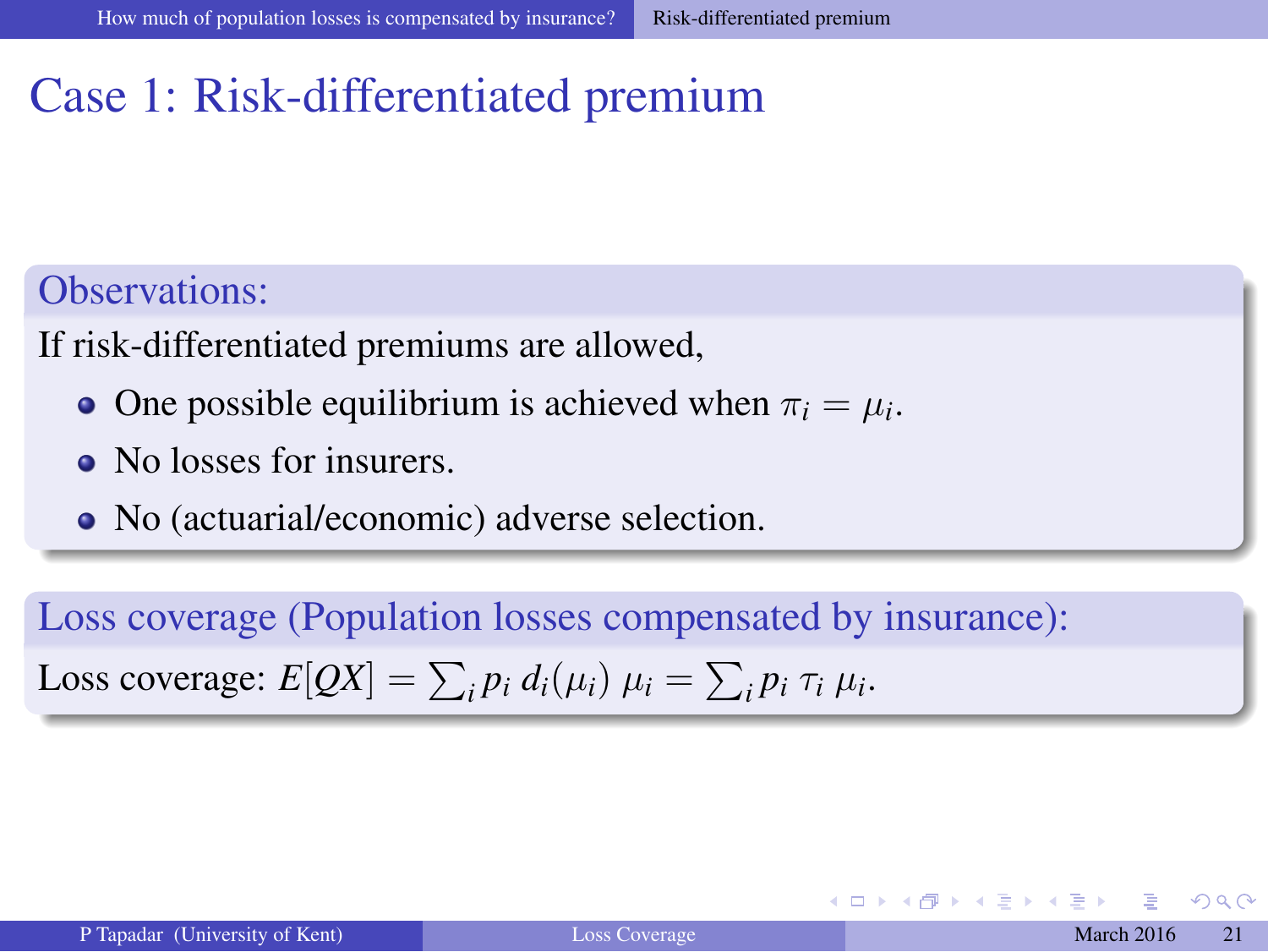### Case 2: Pooled premium

#### Equilibrium:

If only a pooled premium  $\pi_1 = \pi_2 = \pi_0$  is allowed,

$$
E[Q\Pi] = \sum_{i} p_i d_i(\pi_0) \pi_0;
$$
  
\n
$$
E[QX] = \sum_{i} p_i d_i(\pi_0) \mu_i;
$$
  
\n
$$
E[Q\Pi] = E[QX] \Rightarrow \pi_0 = \frac{\alpha_1 \mu_1^{\lambda+1} + \alpha_2 \mu_2^{\lambda+1}}{\alpha_1 \mu_1^{\lambda} + \alpha_2 \mu_2^{\lambda}}, \text{ where } \alpha_i = \frac{\tau_i p_i}{\tau_1 p_1 + \tau_2 p_2}.
$$

#### Observation:

No losses for insurers!  $\Rightarrow$  No (actuarial) adverse selection.

<span id="page-22-0"></span> $\mathbb{R}^n \times \mathbb{R}^n \xrightarrow{\sim} \mathbb{R}^n \times \mathbb{R}^n$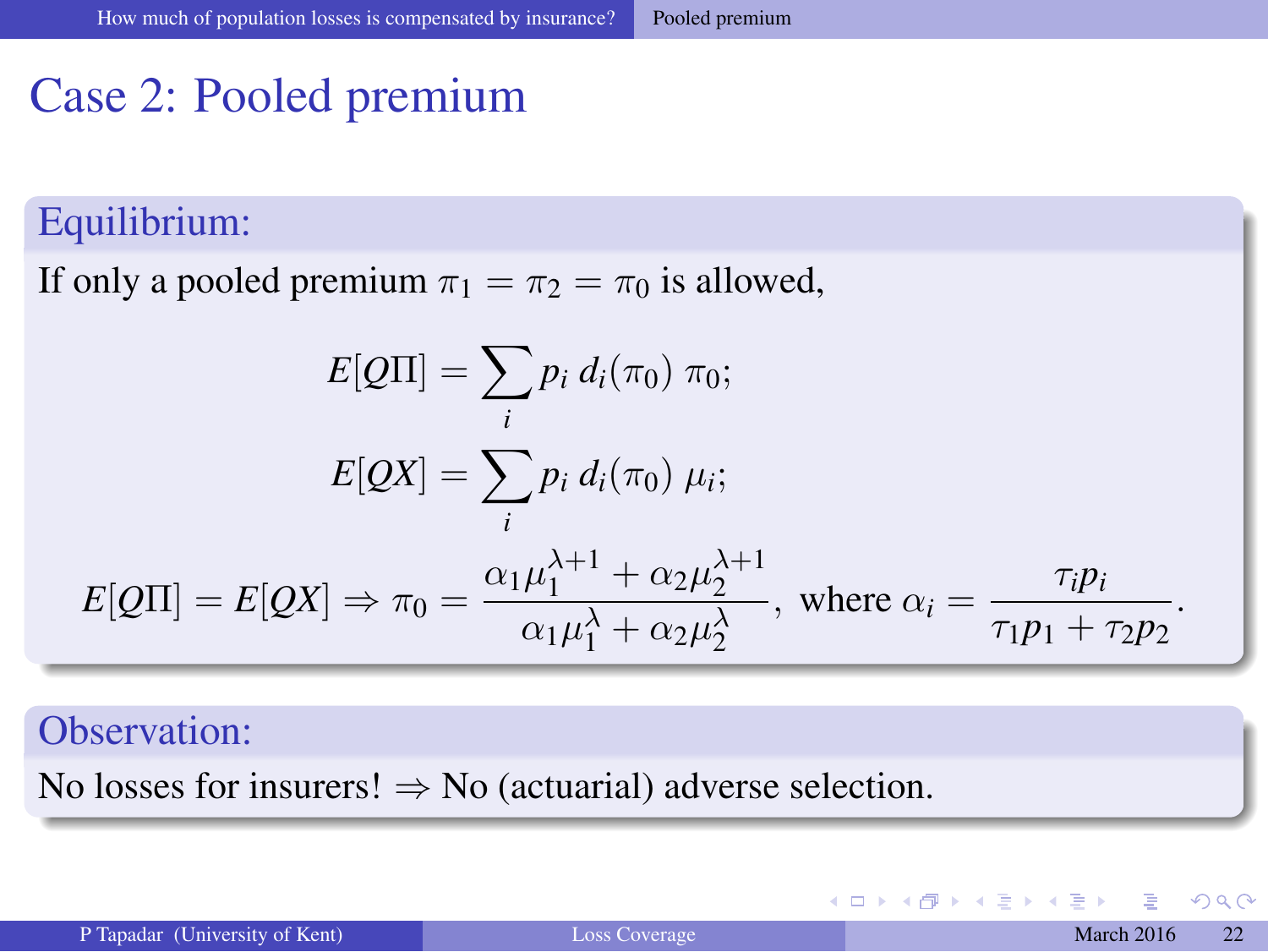### Case 2: Pooled premium



#### Observation:

Pooled equilibrium is greater than average premium charged under full risk [c](#page-21-0)lassifica[ti](#page-23-0)[o](#page-24-0)[n](#page-16-0):  $\pi_0 > \alpha_1 \mu_1 + \alpha_2 \mu_2 \Rightarrow$  (Economic) a[dv](#page-21-0)[ers](#page-23-0)[e](#page-20-0) [s](#page-22-0)[el](#page-23-0)ection[.](#page-17-0)

<span id="page-23-0"></span>P Tapadar (University of Kent) [Loss Coverage](#page-0-0) March 2016 23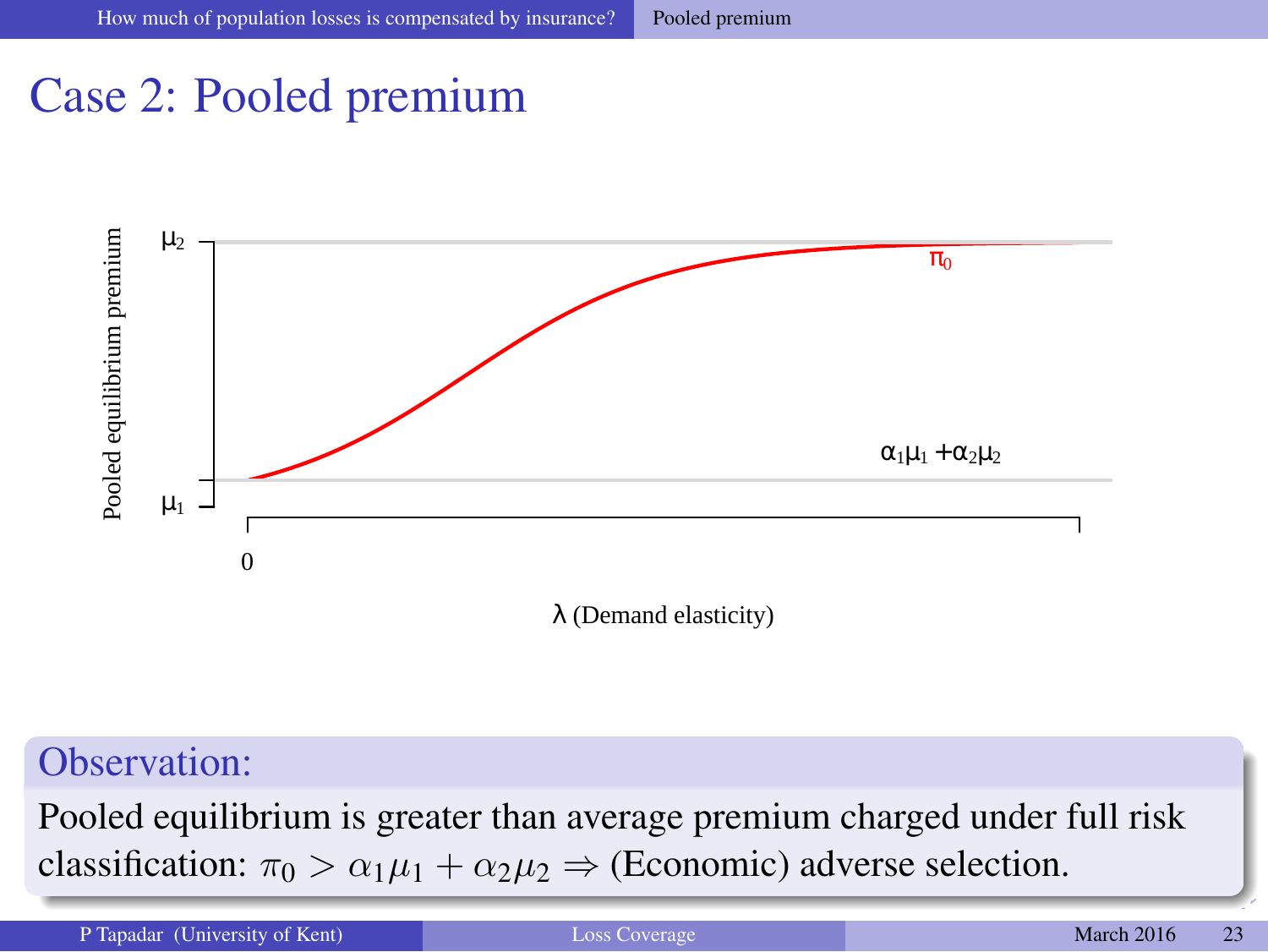### Case 2: Pooled premium



#### Observation:

Aggregate demand (cover) is lower than under full risk classification  $\Rightarrow$ (Economic) adverse selection.

<span id="page-24-0"></span>P Tapadar (University of Kent) **[Loss Coverage](#page-0-0)** March 2016 24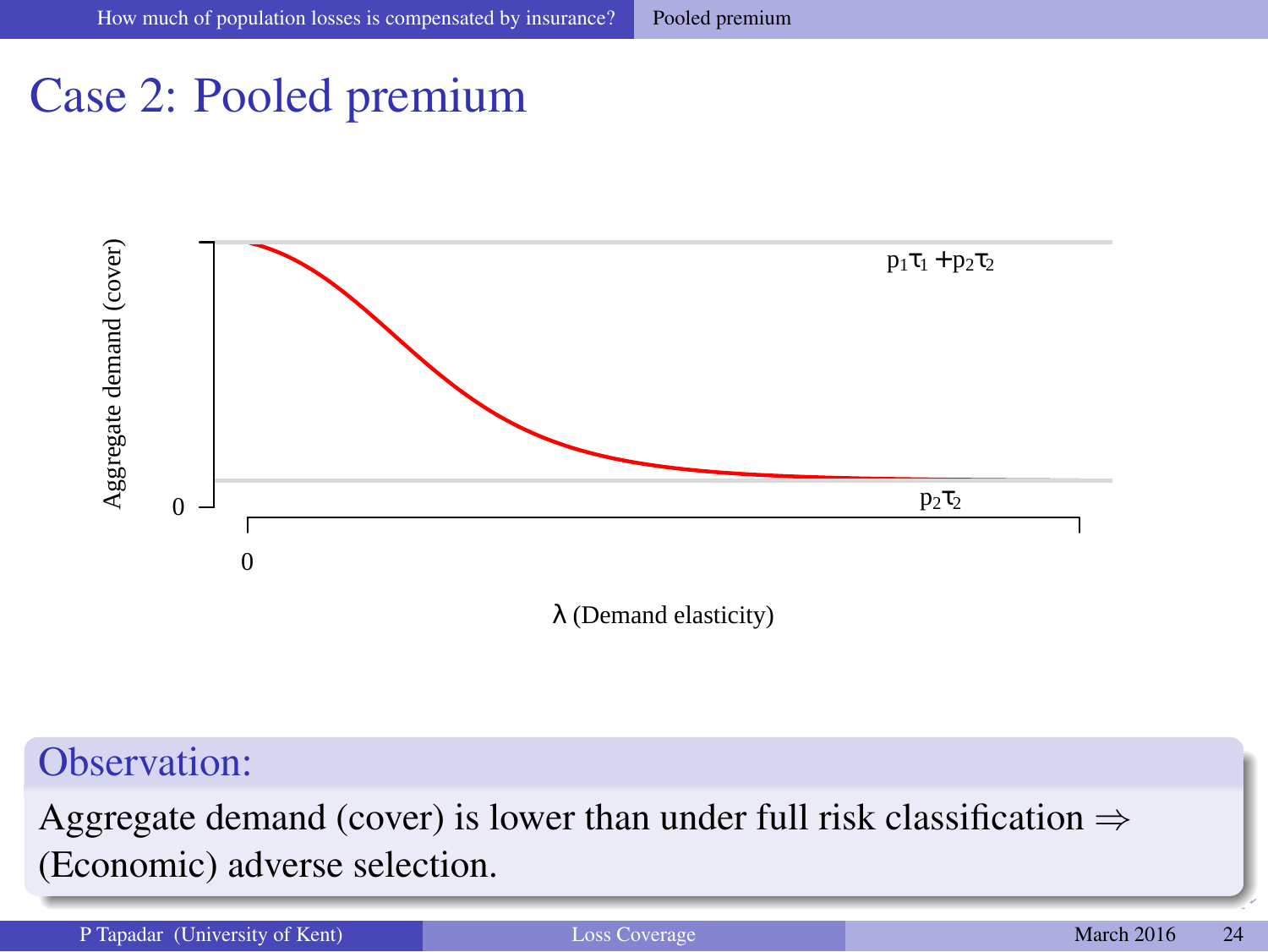#### Loss coverage ratio

Loss coverage under pooled premium:

Loss coverage: 
$$
E[QX] = \sum_i p_i d_i(\pi_0) \mu_i
$$
.

#### Loss coverage ratio:

$$
C = \frac{\text{Loss coverage for pooled premium}}{\text{Loss coverage for risk-differentiated premium}},
$$
  
= 
$$
\frac{\sum_{i} p_{i} d_{i}(\pi_{0}) \mu_{i}}{\sum_{i} p_{i} d_{i}(\mu_{i}) \mu_{i}},
$$
  
= 
$$
\frac{1}{\pi_{0}^{\lambda}} \frac{\alpha_{1} \mu_{1}^{\lambda+1} + \alpha_{2} \mu_{2}^{\lambda+1}}{\alpha_{1} \mu_{1} + \alpha_{2} \mu_{2}}.
$$

-41 ЭX.  $\mathcal{A}$  <span id="page-25-0"></span> $QQ$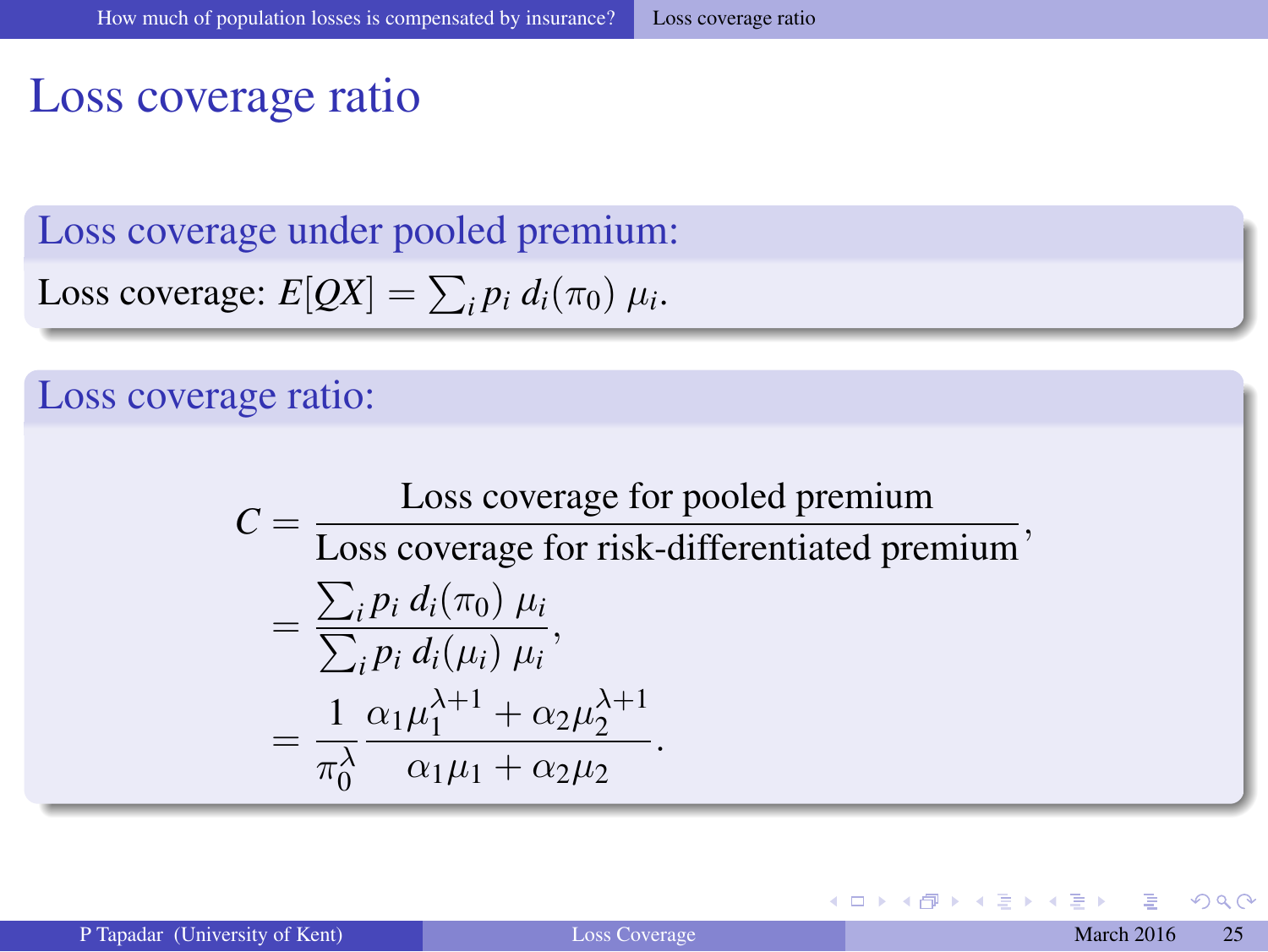#### Loss coverage ratio



- $\lambda < 1$   $\Rightarrow$  Pooled premium  $\succ$  Full risk classification.
- $\lambda > 1 \Rightarrow$  Pooled premium  $\prec$  Full risk classification.
- Empirical evide[n](#page-24-0)[ce](#page-25-0) sugg[e](#page-26-0)s[t](#page-16-0)s  $\lambda$  $\lambda$  $\lambda$  < 1 in many i[nsu](#page-24-0)[ra](#page-26-0)nce [m](#page-26-0)a[r](#page-24-0)[k](#page-25-0)et[s.](#page-17-0)

P Tapadar (University of Kent) **[Loss Coverage](#page-0-0)** March 2016 26

<span id="page-26-0"></span>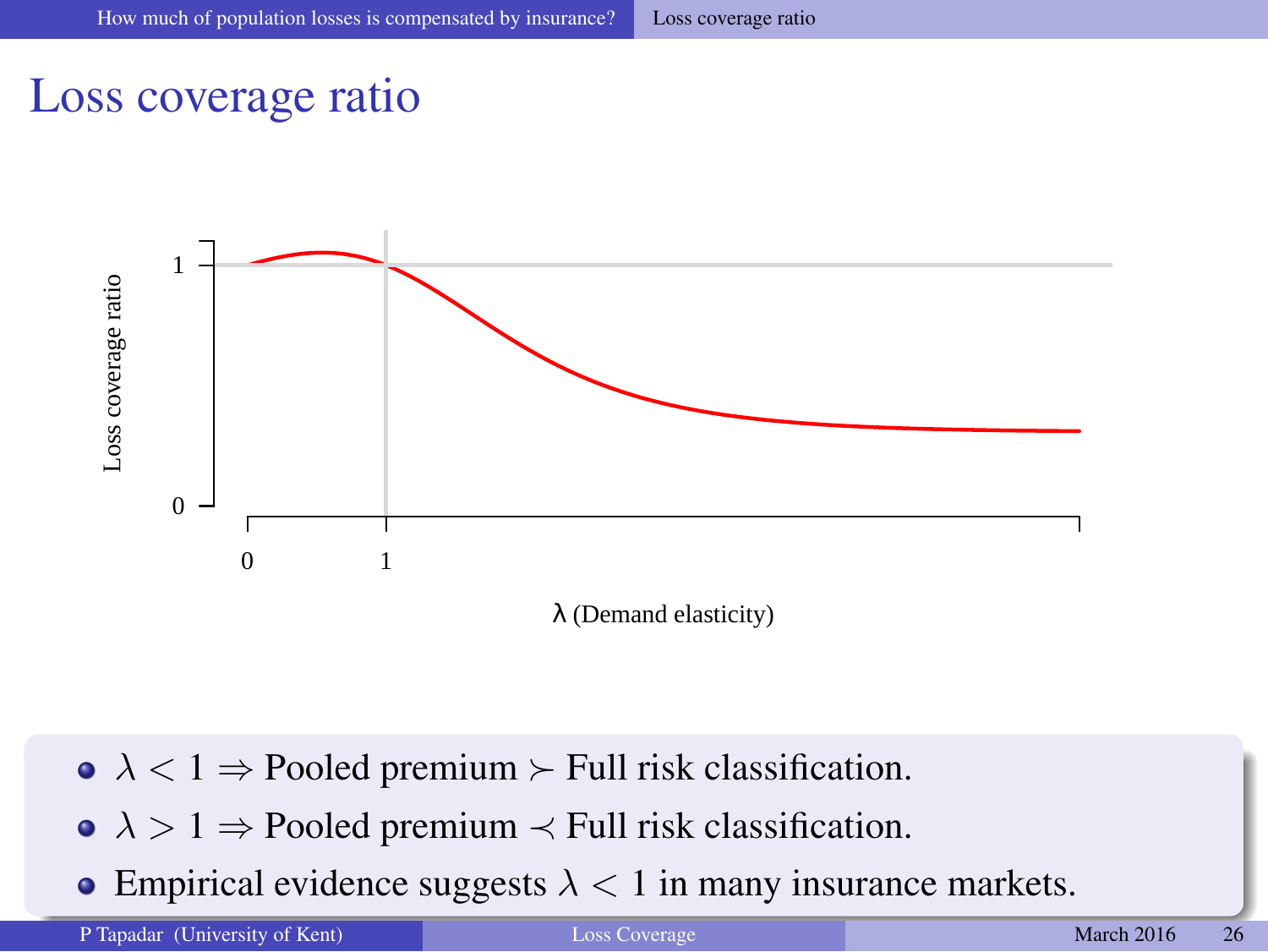### **Contents**

#### **[Introduction](#page-1-0)**

- [Why do people buy insurance?](#page-5-0)
- [What drives demand for insurance?](#page-11-0)
- 4 [How much of population losses is compensated by insurance?](#page-17-0)
- [Which regime is most beneficial to society?](#page-26-0)

#### **[Conclusions](#page-28-0)**

<span id="page-27-0"></span>4 0 8 4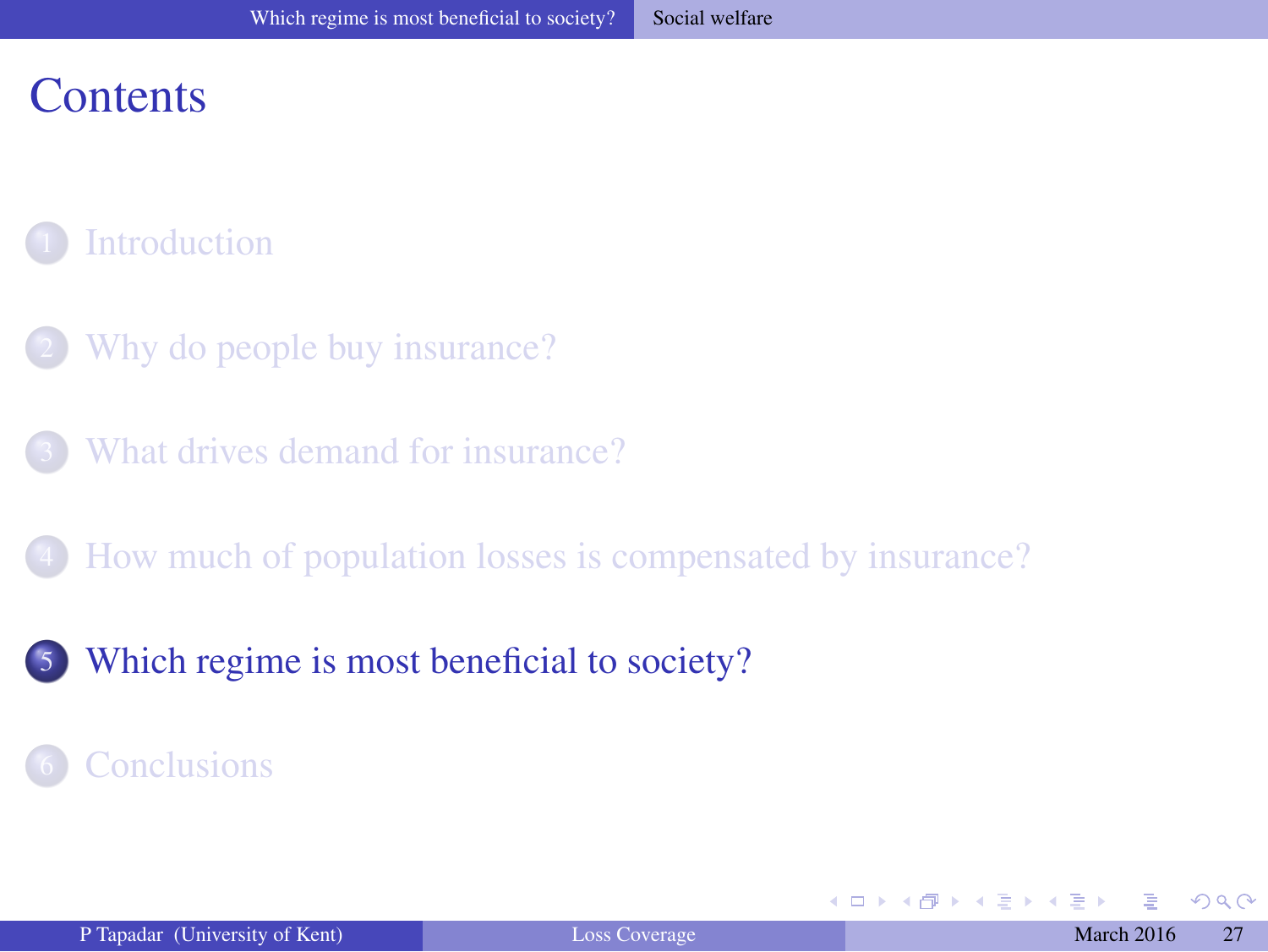### Social welfare

#### Definition (Social welfare)

Social welfare, *S*, is the sum of all individuals' expected (standardised) utilities:

$$
S = E [ Q U_{\Gamma} (W - \Pi L) ] + (1 - Q) [(1 - X) U(W) + X U(W - L) ],
$$
  
= 
$$
\sum_{i} [\underbrace{d_i(\pi_i) U_i^* (W - \pi_i L)}_{\text{Insured population}} + \underbrace{(1 - d_i(\pi_i)) \{ (1 - \mu_i) U(W) + \mu_i U(W - L) \}}_{\text{Uninsured population}} ] p_i,
$$

where  $U_i^*(W - \pi_i L)$  is the expected utility of *i*-th risk-group's insured population.

#### Linking social welfare to loss coverage

Assuming  $L\pi_i \approx 0$ , so that  $U(W) = U_i^*(W - \pi_i L)$ , gives:

$$
S = \text{Positive multiplier} \times \underbrace{\sum_{i} p_i d_i(\pi_i) \mu_i}_{\text{Loss} \text{ coverage}} + \text{Constant}.
$$

Loss coverage provides a good proxy (which depends only on observable data) for social welfare (which depends on unobservable utilities).

Result: Maximising loss coverage maximises social welfar[e.](#page-26-0)

P Tapadar (University of Kent) **[Loss Coverage](#page-0-0) March 2016** 28

<span id="page-28-0"></span>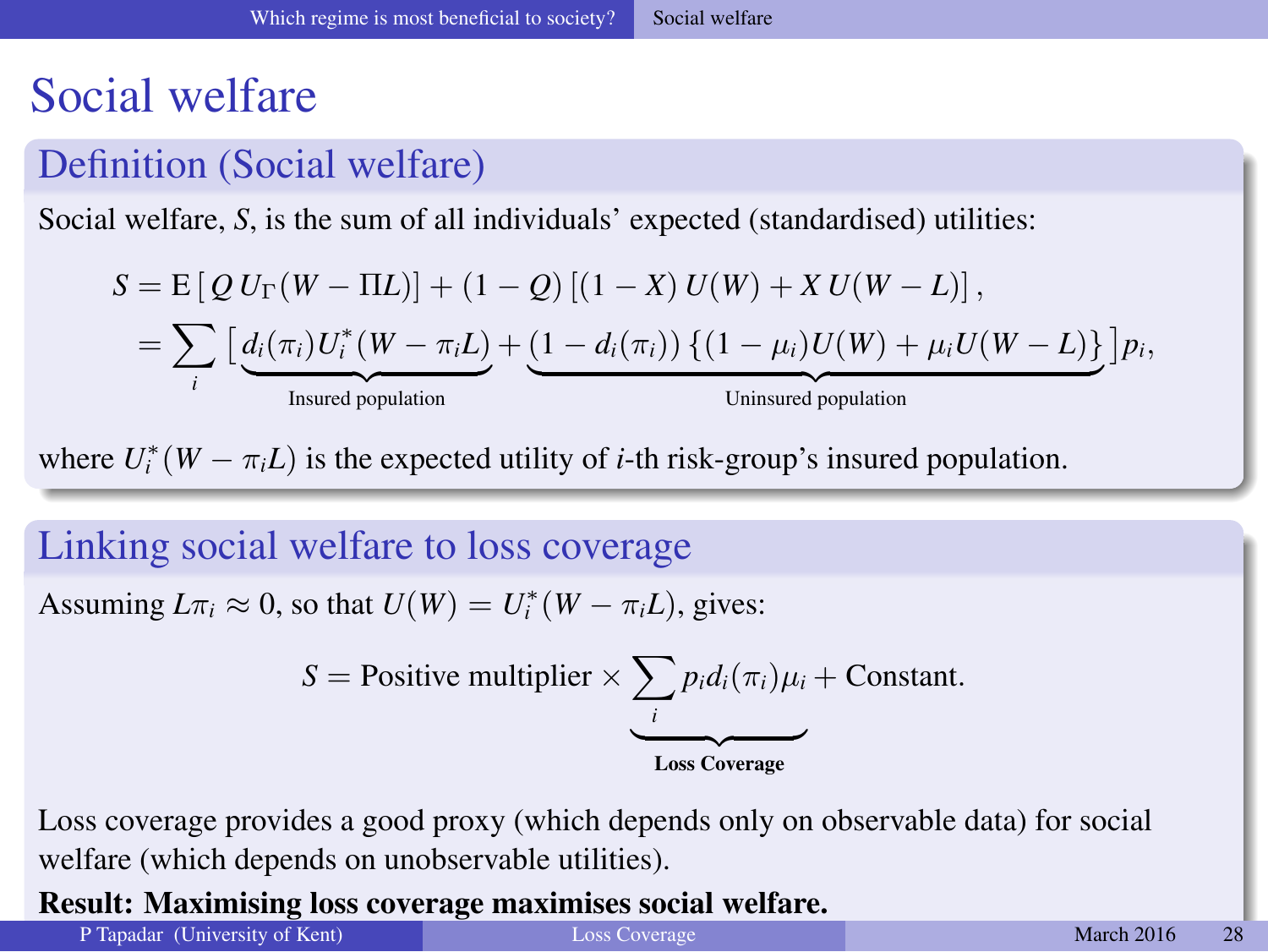#### **Contents**

#### **[Introduction](#page-1-0)**

- [Why do people buy insurance?](#page-5-0)
- [What drives demand for insurance?](#page-11-0)
- 4 [How much of population losses is compensated by insurance?](#page-17-0)
- [Which regime is most beneficial to society?](#page-26-0)

#### **[Conclusions](#page-28-0)**

4 0 8 4

<span id="page-29-0"></span>**Barbara**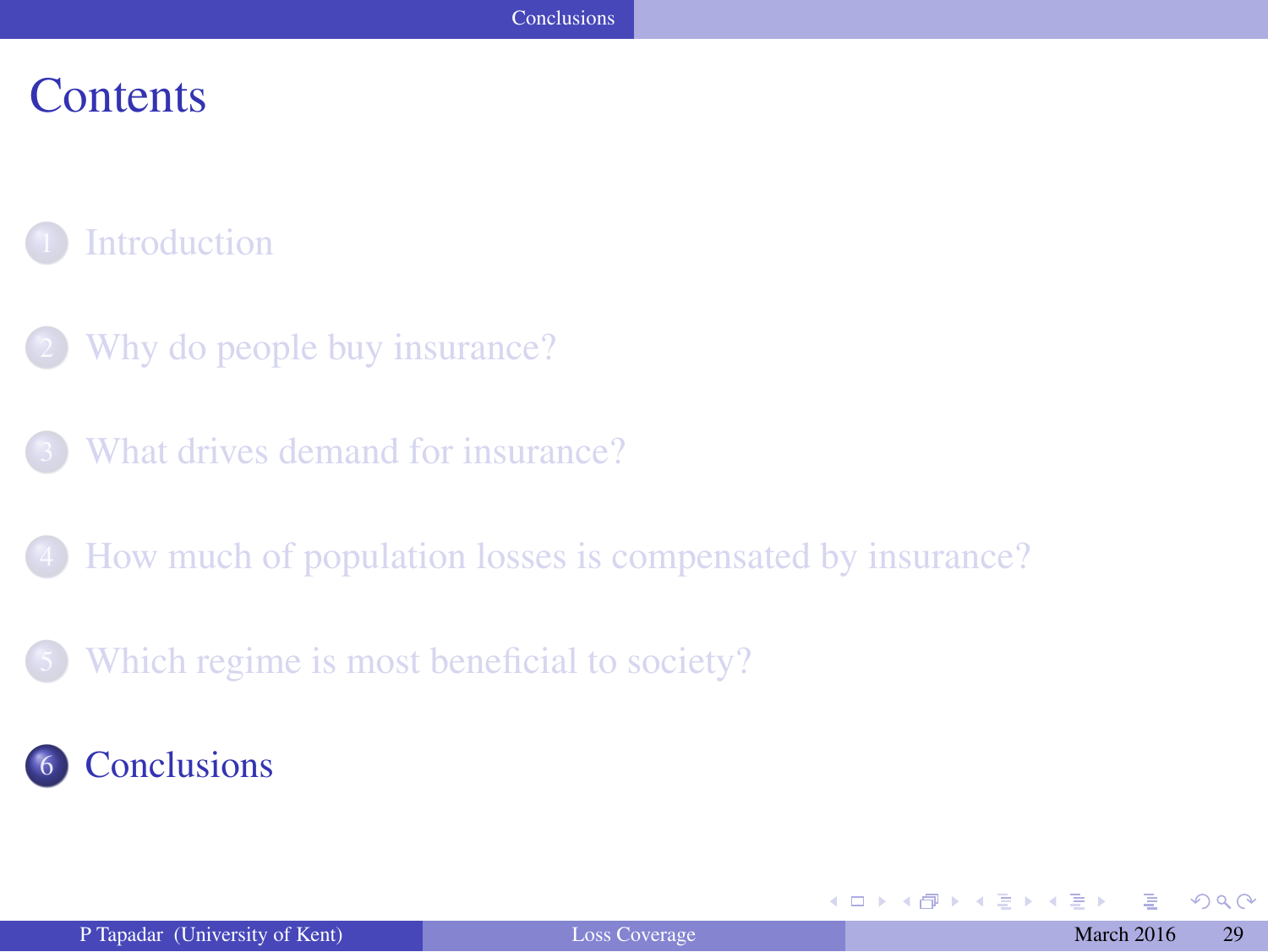### **Conclusions**

Adverse selection need not always be adverse.

Restricting risk classification increases loss coverage if  $\lambda < 1$ .

Loss coverage is an observable proxy for social welfare.

4. 0. 3

<span id="page-30-0"></span> $QQ$